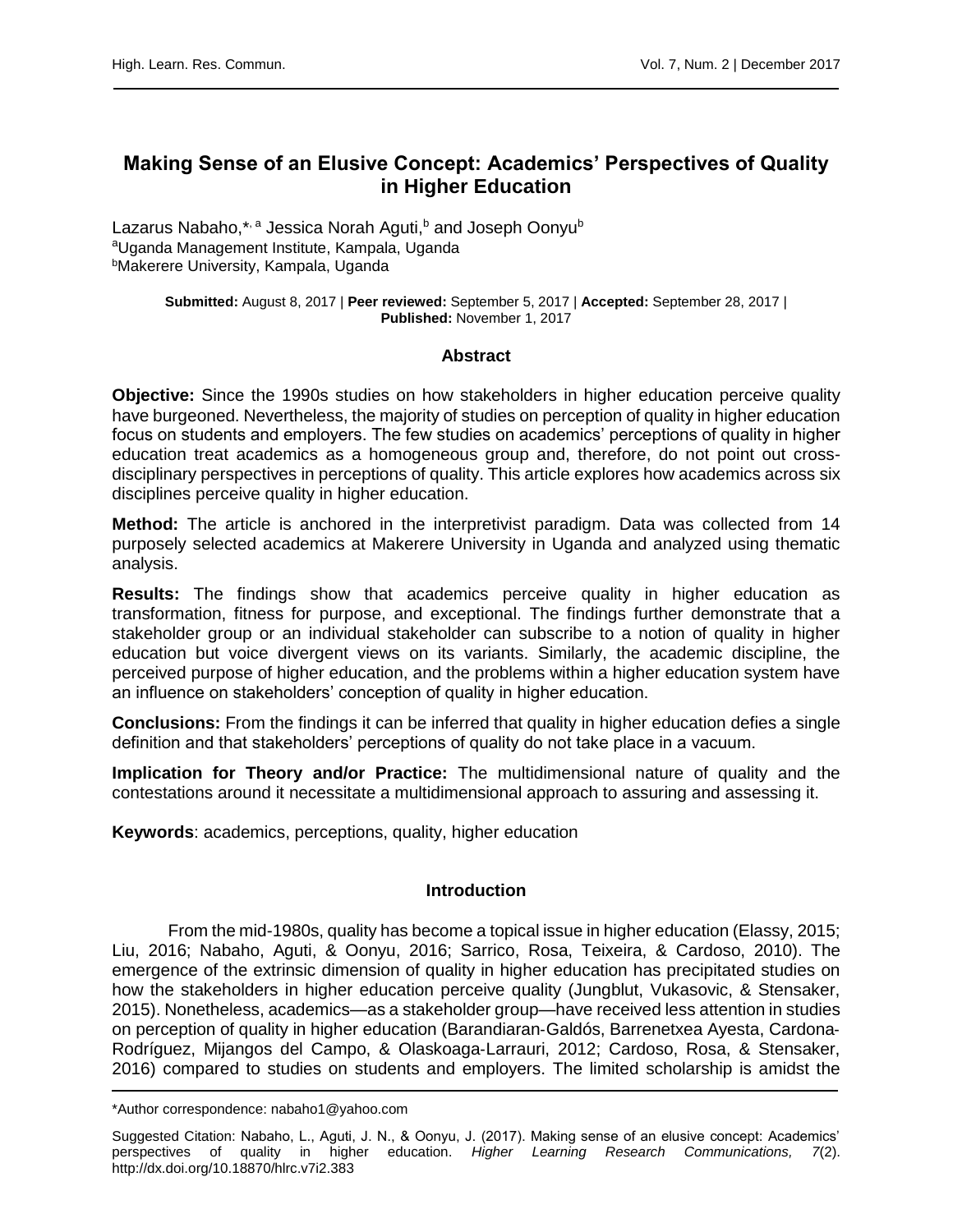recognition that "quality lies at the heart of academic work … [and the] views of academics on issues around quality in higher education are critical to the debate" (Watty, 2006a, p. 24) and the belief that academics' perceptions pertaining to quality may explicitly or implicitly support institutional efforts of quality improvement (Giertz, 2000).

The few studies on how academics perceive quality in higher education focus on academic accountants (Kalayci, Watty, & Fahriye, 2012; Watty, 2005, 2006a, 2006b), treat academics as a homogeneous group, and hence do not point out cross-disciplinary perspectives in perceptions of quality (Brown, 2010; Lomas, 2007; Cardoso et al., 2016); these studies also focus on the European and Australian higher education contexts. Therefore, little is known about whether accounting academics' perceptions of quality in higher education are compatible with those of academics from other disciplines or whether there are cross-disciplinary and cross-cultural variations in academics' perceptions of quality. As a result Kalayci et al. (2012, p. 17) implore scholars to consider "researching further the attitudes and beliefs of academics about quality across different disciplines and from different countries, to expand our understanding of this complex global issue in higher education." Schindler, Welzant, Puls-Elvidge, and Crawford (2015, p.9) echo Kalayci et al. by suggesting studies that seek to determine "whether the terms, quality and quality assurance, are applicable across cultures and, if so, whether there are distinct regional and national meanings of these terms."

More so, within African, studies have been conducted on quality assurance and assessment (Kadhila, 2012; Materu & Righetti, 2010; Mhlanga, 2008; Nabaho et al., 2016; Nega, 2012; Utuka, 2012). These studies enhance our understanding of the quality assurance (and assessment) approaches at institutional and national levels. However, it is arguable whether the current quality assurance approaches are context-sensitive and/or compatible with the stakeholders' perceptions of quality in higher education. Quite often higher education systems of developing countries have been faulted for, inter alia, importing and applying quality assurance models from the United States and continental Europe without balancing the global and local contexts (Mhlanga, 2008; Williams, 2013). The political, ideological, cultural, and socio-economic factors that shaped the quality assurance models in advanced economies are different from those that obtain in transitional economies. Within the quality discourse, there is ample evidence from several jurisdictions to the effect that a one-size-fits-all approach to quality improvement and quality assurance is likely to fail (Kalayci et al., 2012). Indeed, there is truth in the assertions by scholars such as Schindler et al. (2015) and Elassy (2015) that quality assurance approaches in higher education should be informed by context-specific rather than isomorphism-driven quality assurance methodologies.

Therefore, this interpretivist article answers the following research question: How is quality in higher education perceived by academics across the different disciplines at Makerere University in Uganda? The article comprises six sections. After this introduction, the second section presents the status of quality assurance and assessment in higher education in Africa, followed by a review of literature on academics' perceptions of quality in higher education. The next section presents the methods. The fifth section presents the results, while the final section discusses the results and draws conclusions.

# **Quality Assurance and Assessment in Higher Education in Africa**

In Africa, quality assurance in higher education—"a continuous process of evaluating (assessing, monitoring, guaranteeing, maintaining, and improving) the quality of a higher education system, institutions or programs" (Vlãsceanu, Grünberg, & Pârlea, 2007, p.74)—is as old as the first universities (Materu, 2007; Materu & Righetti, 2010; van der Bank & Popoola,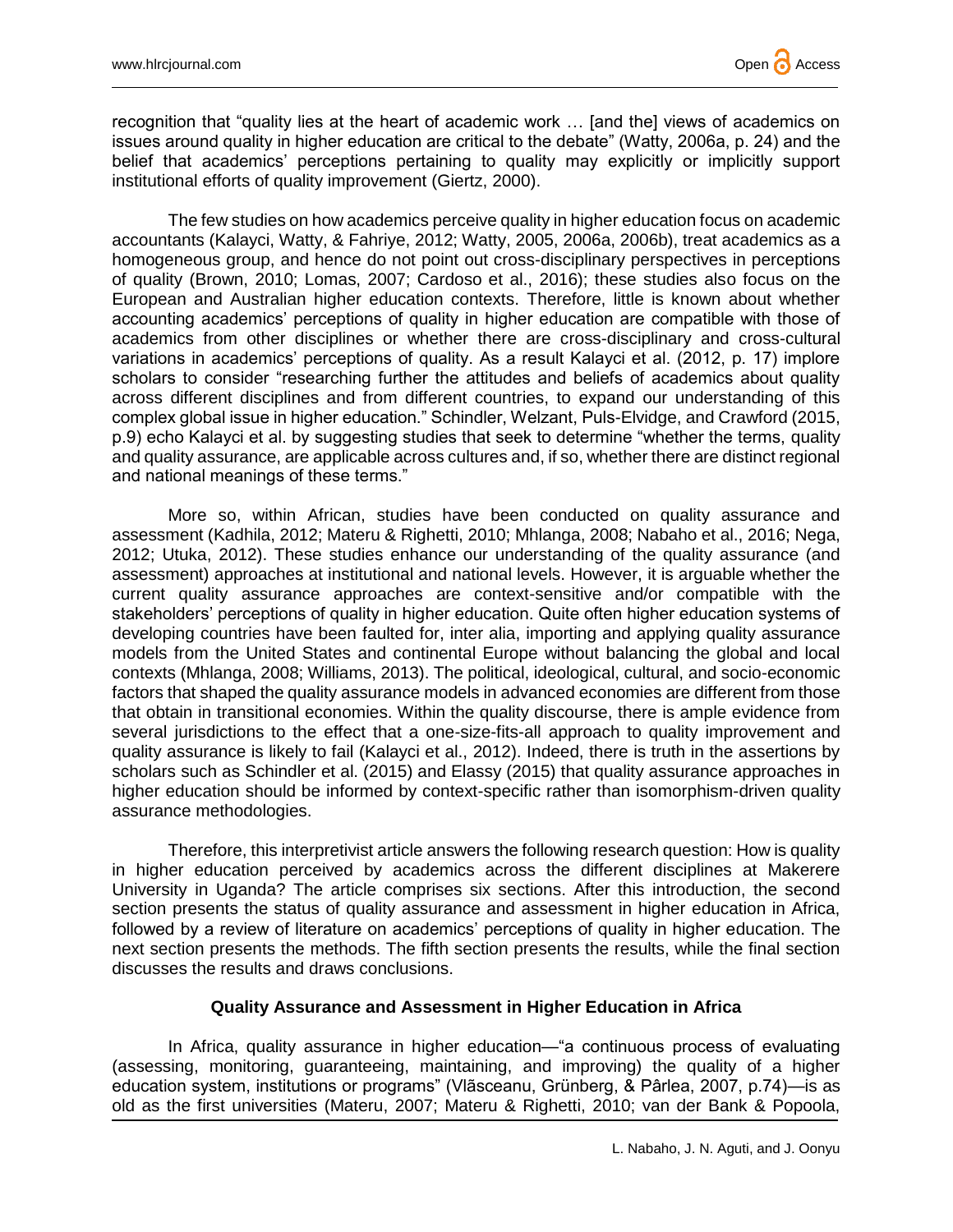2014). The first pre-independence universities in Africa were affiliated to the universities in the colonizing countries (Materu, 2007). As a result of affiliation, the universities were part of the British, French, Portuguese, or other quality assurance systems through their partner universities (Materu, 2007). Affiliation provided African countries with "educational qualifications comparable to the academic standards, culture, and character of European universities of that time" (Materu, Obanya, & Righetti, 2011, p.195).

The period 1960 to 1970 was an unprecedented decade on the African political and educational landscape because of two developments: attainment of independence by most countries and establishment of national universities. These developments undoubtedly altered the texture of quality assurance from affiliation to mentorship of new universities by universities in the former colonizing countries, as well as older universities in Africa (Materu & Righetti, 2010).

The post-1980s occasioned further changes on the African higher education landscape, including heightened demand for higher education; entry of new private entrepreneurs and a massive increase in public and private universities because of increased demand for higher education; increased student enrolment; and reduced funding to the higher education sector (Materu, 2007). These changes occasioned a sharp decline in higher education quality (Mamdani, 2007; Materu, 2007). Governments responded to the quality deficit by establishing national quality assurance agencies to reverse the apparent decline of quality, to regulate new higher education providers, and to promote accountability of universities (Materu & Righetti, 2010; Shabani, Okebukola, & Oyewole, 2014). The national quality assurance regimes stipulate national-level and institutional quality assurance mechanisms.

The current configuration of quality assurance in African higher education mirrors the quality assurance methodologies in the advanced higher education systems of Europe, the United States, and Australia. The convergence in quality assurance methodologies is a manifestation of policy borrowing by countries in Africa. At the institutional level, the main quality assurance practices include student evaluation of teaching (Alshamy, 2011; Mhlanga, 2008; Nabaho et al., 2016; Utuka, 2012); pedagogical training (Ezati, Opolot-Okurut, & Ssentamu, 2014); peer observation of teaching (Mhlanga, 2008); institutional self-assessment (Kadhila, 2012; Materu, 2007; Nega, 2012); monitoring of teaching by academic leaders (Mhlanga, 2008; Nabaho et al., 2016); external examination (Materu, 2007); and tracer studies. In a bid to ensure a nexus between the world of education and the world of work, higher education institutions involve external stakeholders (employers and professional bodies) in the development of academic programs.

At the national level, quality assurance takes the form of accreditation (of both institutions and academic programs) and quality audits (Materu, 2007; Nega, 2012; Utuka, 2012). Quality assurance in Africa occupies a seat at the supranational level. Since 2011 the African Union, in a bid to revitalize higher education on the continent, has embarked on the harmonization of the heterogeneous higher education systems on the continent. The harmonization initiative is envisaged to create an African higher education space along the lines of the Bologna Process in Europe (Nabaho, 2017). In addition to improving the quality of higher education, harmonization is intended to facilitate mutual recognition of degrees and to eliminate the barriers to free mobility of graduates and academics across Africa. A context-specific quality assurance mechanism at continental level is the African Quality Rating Mechanism (AQRM). The dissatisfaction with ranking schemes or league tables, which hinge on prestige and status building rather than major quality concerns on the African continent (such as capacity and relevance), stimulated the development of the AQRM. Under the AQRM higher education institutions assess themselves and compare their performance against similar institutions in 11 areas and on 85 rating items.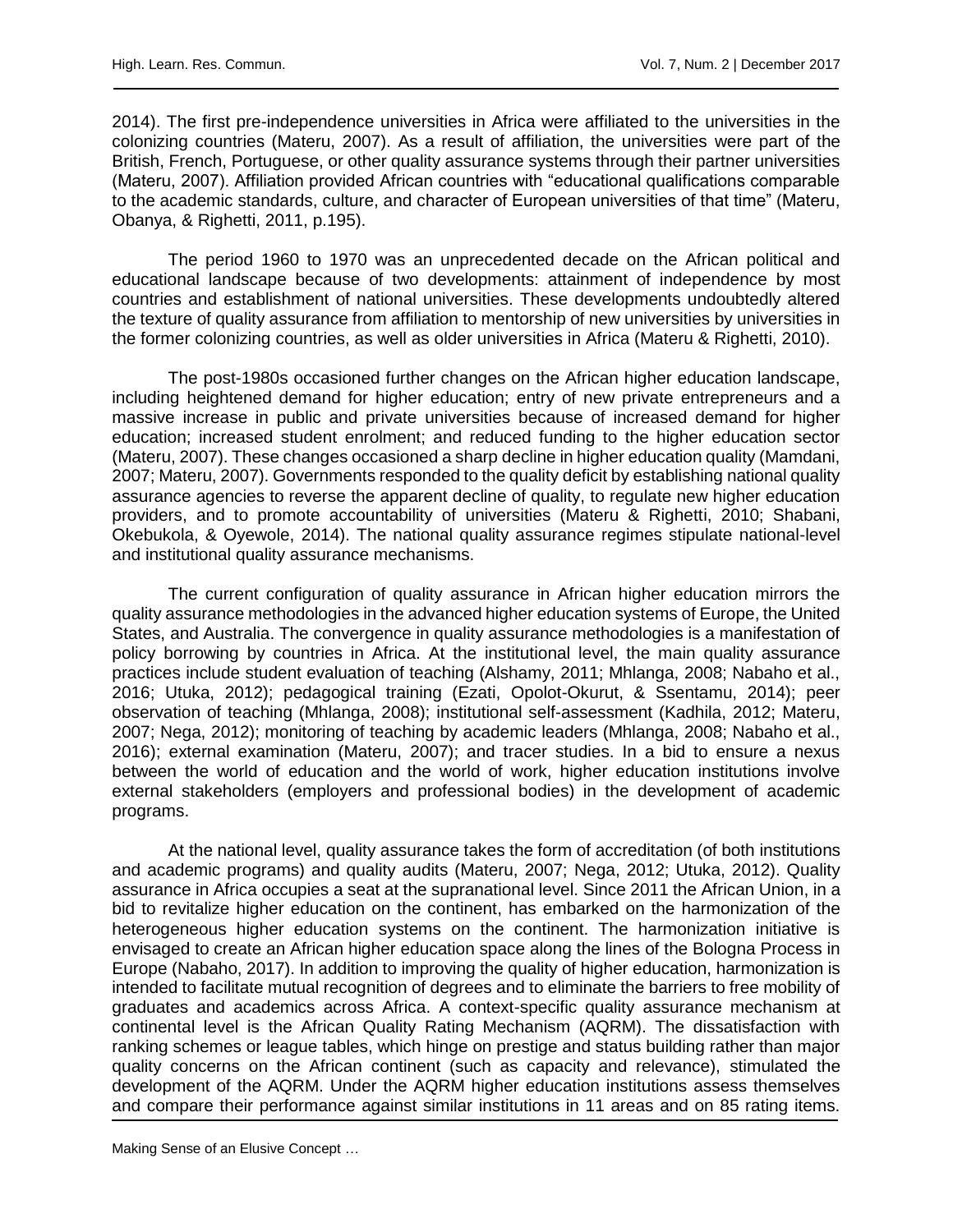

The criteria has an institutional-level dimension (governance and management, infrastructure, finance, and teaching and learning); and a program-level dimension (program planning and management, curriculum development, teaching and learning, assessment, and program results). The AQRM is hypothesized to create a quality culture in higher education institutions.

Within the African higher education landscape, there is a dearth of literature on whether the current quality assurance practices are context-sensitive. A reliable indicator of contextsensitivity is the degree of alignment between the practices and the stakeholders' perceptions of quality in higher education. This suggests that stakeholders' perception(s) of quality in higher education should serve as a precursor to the design or adaptation of borrowed models of quality assurance and assessment. Any attempt to design and implement quality assurance methodologies that are oblivious of the perceptions of quality can be likened to parading the cart before the horse.

# **Academics' Perceptions of Quality in Higher Education**

Defining quality, especially in higher education, is a challenging endeavor (Elassy, 2015; Liu, 2016; Martin & Stella, 2007; Schindler et al., 2015; Wittek & Kvernbekk, 2011). The difficulty in unpacking quality is occasioned by the existence of a plethora of stakeholders in higher education: academics, administrators, students, parents, government, regulatory agencies, and development partners. There is a high likelihood of inter- and intrastakeholder contestations around the definition of quality (Westerheijden, Stensaker, & Rosa, 2007). Quite often, quality is likened to beauty, which lies in the eye of the beholder (Elassy, 2015; Doherty, 2008; Wittek & Kvernbekk, 2011), and freedom and justice, which are equally elusive concepts (Liu, 2016). In view of the above, post-1980 scholars of higher education regard quality as a concept that is notoriously elusive (Liu, 2016; Green, 1994; Jonathan, 2000), slippery (Pfeffer & Coote, 1991), subjective (Doherty, 2008; Harvey & Green, 1993), stakeholder-relative (Harvey & Green, 1993), dynamic (Boyle & Bowden, 1997), multidimensional (Campbell & Royzsnyai, 2002), and contested (Newton, 2002).

Harvey and Green (1993) have contributed to the quality discourse in higher education by suggesting five discrete but interrelated notions of quality. These are

- (a) quality as *exceptional* (exceeding high standards and passing required standards);
- (b) quality as *perfection* (exhibited through "zero defect" and "consistent and flawless outcome");
- (c) quality as *fitness for purpose* (meaning that the product or service meets the stated purpose, customer specifications, and satisfaction);
- (d) quality as *value for money* (through efficiency and effectiveness, return on investment); and
- (e) quality as *transformation* (in terms of qualitative change, enhancement/empowerment of students or the development of new knowledge). [pp. 11–28]

However, Harvey and Green (1993) regard the above notions of quality in higher education as "not a different perspective on the same thing but different perspectives on different things with the same label" (p. 10).

Generally, studies on the perceptions of quality have been conducted by academics (Brown, 2010; Cardoso et al., 2016; Elassy, 2015; Kalayci et al. 2012; Lomas, 2007; Vann, 2012; Villanueva, 2012; Watty, 2005, 2006a, 2006b). Watty (2005) conducted a study on academic accountants' views of quality in accounting education. The academic accountants believed that accounting education should align with the transformative definition of quality. Relatedly, Lomas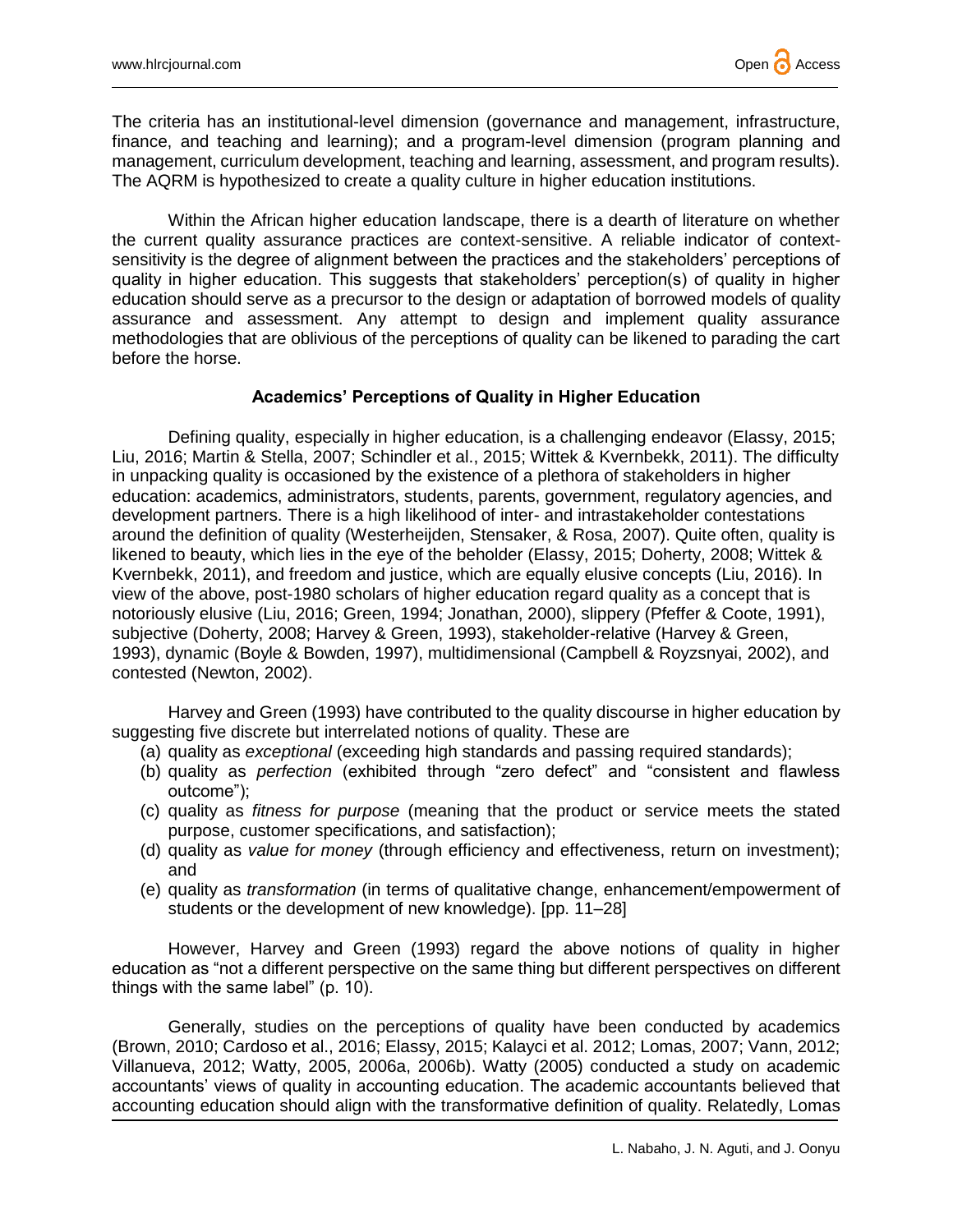(2007), using a sample of 20 lecturers from selected U.K. universities, established that most academics perceived quality to be related to fitness for purpose rather than transformation. In a quantitative study on perceptions of quality by students, academics, and employers in the Sultanate of Oman, Zachariah (2007) established that most academics agreed with fitness for purpose, transformation, and excellence as notions of quality in higher education. However, most academics preferred fitness for purpose. In a study conducted at the University of Western Cape in South Africa, Brown (2010) found that most academics favored fitness for purpose as a definition of quality, followed by transformation.

The literature review indicates that disciplinary perspectives have been given little attention in studies on stakeholders' conceptions of quality in higher education. The few disciplinary studies (Kalayci et al. 2012; Watty, 2005, 2006a, 2006b) skew toward accounting academics. Finally, most quality-perception studies focus on higher education systems of advanced economies. This article marks a departure from previous scholarship on the subject because it focuses on a transitional economy with an embryonic quality assurance system and further incorporates disciplinary perspectives in the quality discourse.

#### **Methods**

Before articulating the methods, it is appropriate to sketch the context of Makerere University. Makerere University—the oldest public university in Uganda and in East Africa—was established in 1922 as a technical college. It is located in Kampala, the capital city of the Republic of Uganda. In 1949 it assumed the status of a university college affiliated to the University of London. Under the affiliation arrangement, it offered academic programs leading to the general degrees of the University of London. It became one of the three constituent colleges of the University of East Africa in 1963, and this marked the end of the affiliation arrangement with the University of London. In 1970, by an Act of Parliament, it became an independent university of the Republic of Uganda. By 2013 Makerere University had a student population of 40,000 undergraduate and 3,000 postgraduate students respectively (Makerere University, 2013). Makerere University takes up 53% of the enrolment in public universities in Uganda. The university comprises 10 colleges, which are structured into schools and teaching departments. As at December 2012, the university had about 1,600 academic staff (Makerere University, 2013).

This article is anchored in the interpretivist paradigm, and we adopted a qualitative research approach. Within the qualitative approach, "the researcher is interested in understanding how participants make meaning of a situation or phenomenon [and] this meaning is mediated through the researcher as an instrument" (Merriam, 2002, p. 6). The qualitative approach considers the quality of participants in the study and the depth of the interviews to be more important than the number of participants. The choice of the qualitative approach was influenced by the research question, which aimed at understanding academics' culturally derived and historically situated interpretations of quality in higher education.

We adopted a purposive sampling technique, using multistage purposive sampling to select representative colleges, schools, departments, and lecturers. Using the humanities and sciences dichotomy, 4 out of 10 colleges were selected. The dichotomy was intended to offer insights as to whether there are similarities and differences in the conceptions of quality in higher education by academics across disciplines. The following colleges were selected: the College of Education and External Studies (CEES) and College of Humanities and Social Sciences (CHUSS), representing the arts domain; and the College of Engineering, Design, Art, and Technology (CEDAT) and the College of Health Sciences (CHS), representing the sciences domain.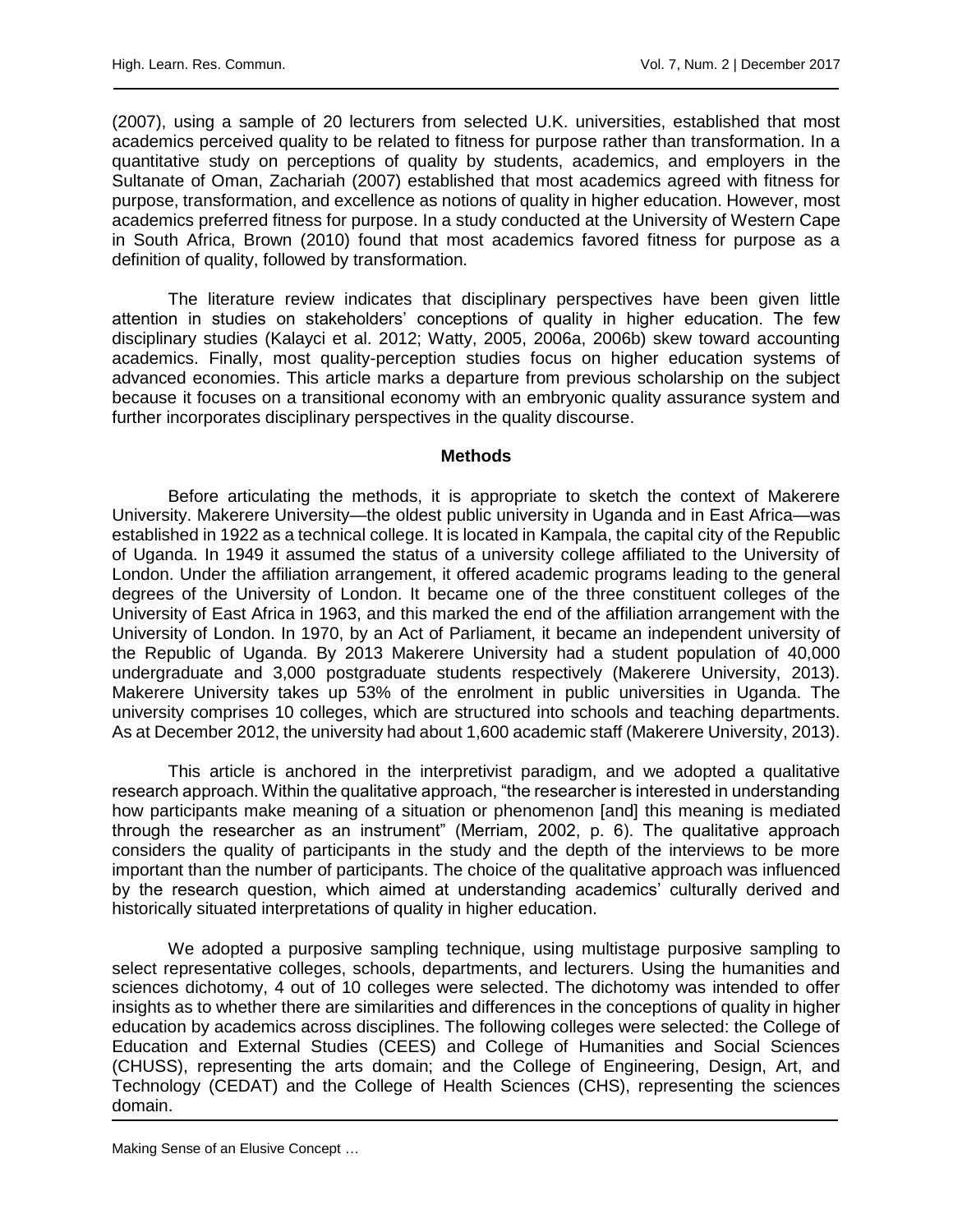From each college, one school was purposively selected from which two academic departments were also purposively selected. One academic program was purposively selected from each of the sampled departments. The eight programs reflect six disciplines (engineering, dentistry, nursing, education, music and drama, and development studies). From each discipline academics were purposively selected. The following criteria were used to select two academics from each department: (a) a full-time member of staff, (b) a minimum of 3 years in university service, and (c) currently coordinating or having coordinated a course. This brought the total number of academics from whom data was collected to 14 (five female and nine male) after two academics declined to participate in the study. The 14 academics comprised a professor, an associate professor, three senior lecturers and heads of department, six lecturers, and three assistant lecturers. In terms of academic achievement, 10 participants in the study had attained doctoral degrees while four were master's degree holders. Table 1 shows how multistage sampling was used to select the colleges, schools, and departments.

| College                 | <b>School</b>                     | <b>Department</b>                                                                                              | <b>Academic Program</b>                                                   | Number of<br>participants |
|-------------------------|-----------------------------------|----------------------------------------------------------------------------------------------------------------|---------------------------------------------------------------------------|---------------------------|
| <b>CEES</b>             | Education                         | Humanities and<br>Language Education                                                                           | Bachelor of Arts with<br>Education                                        | 2                         |
|                         |                                   | Science, Technical and<br><b>Vocational Education</b>                                                          | Bachelor of Science with<br>Education                                     |                           |
| <b>CHUSS</b>            | Liberal and<br>Performing<br>Arts | Philosophy and<br><b>Development Studies</b>                                                                   | <b>Bachelor of Development</b><br><b>Studies</b>                          | 1                         |
|                         |                                   | Performing Arts                                                                                                | Bachelor of Arts in Drama<br>and Music                                    | 2                         |
| <b>CEDAT</b>            | Engineering                       | Civil and Environmental<br>Engineering                                                                         | Bachelor of Science in Civil<br>Engineering                               | $\overline{2}$            |
|                         |                                   | <b>Electrical and Computer</b><br>Engineering                                                                  | Bachelor of Science in<br><b>Electrical Engineering</b>                   | $\overline{2}$            |
| CH <sub>S</sub>         | Health<br><b>Sciences</b>         | Dentistry                                                                                                      | <b>Bachelor of Dental Surgery</b>                                         | 2                         |
|                         |                                   | <b>Nursing</b>                                                                                                 | <b>Bachelor of Nursing</b>                                                | $\overline{2}$            |
| Total<br>$\overline{a}$ | $\sim$ - $\mu$ -                  | $\mathcal{L}$ . The discussion of $\mathcal{L}$<br>$\sim$ at $\Gamma$ and $\sim$ $\sim$<br>$-104.11 - 2011100$ | $\bigcap$ of $\bigcup$ or $\bigcap$ of $\bigcap$ $\bigcap$ $\bigcap$<br>. | 14                        |

Table 1. *Sample Size and Sample Selection for Academics*

*Note.* CEES = College of Education and External Studies; CHUSS = College of Humanities and Social Sciences; CEDAT = College of Engineering, Design, Art, and Technology; CHS = College of Health Sciences.

Data for the study was collected from April 1 to July 1, 2014, using interviews. Though follow-up questions were asked, the following questions guided data collection:

- (a) When we talk of trying to improve quality in higher education, what is it that we should be trying to improve?
- (b) What do you trace your beliefs about quality to? Where do your beliefs about quality come from?

All the interviews were conducted in English, and each interview session lasted 45 to 60 minutes. The interviews were conducted in the participants' offices. Analysis of the resultant data was guided by Creswell's (2003) framework for analyzing qualitative data. The initial stage in the data-analysis process was transcription of the interviews. Then the transcripts were read to obtain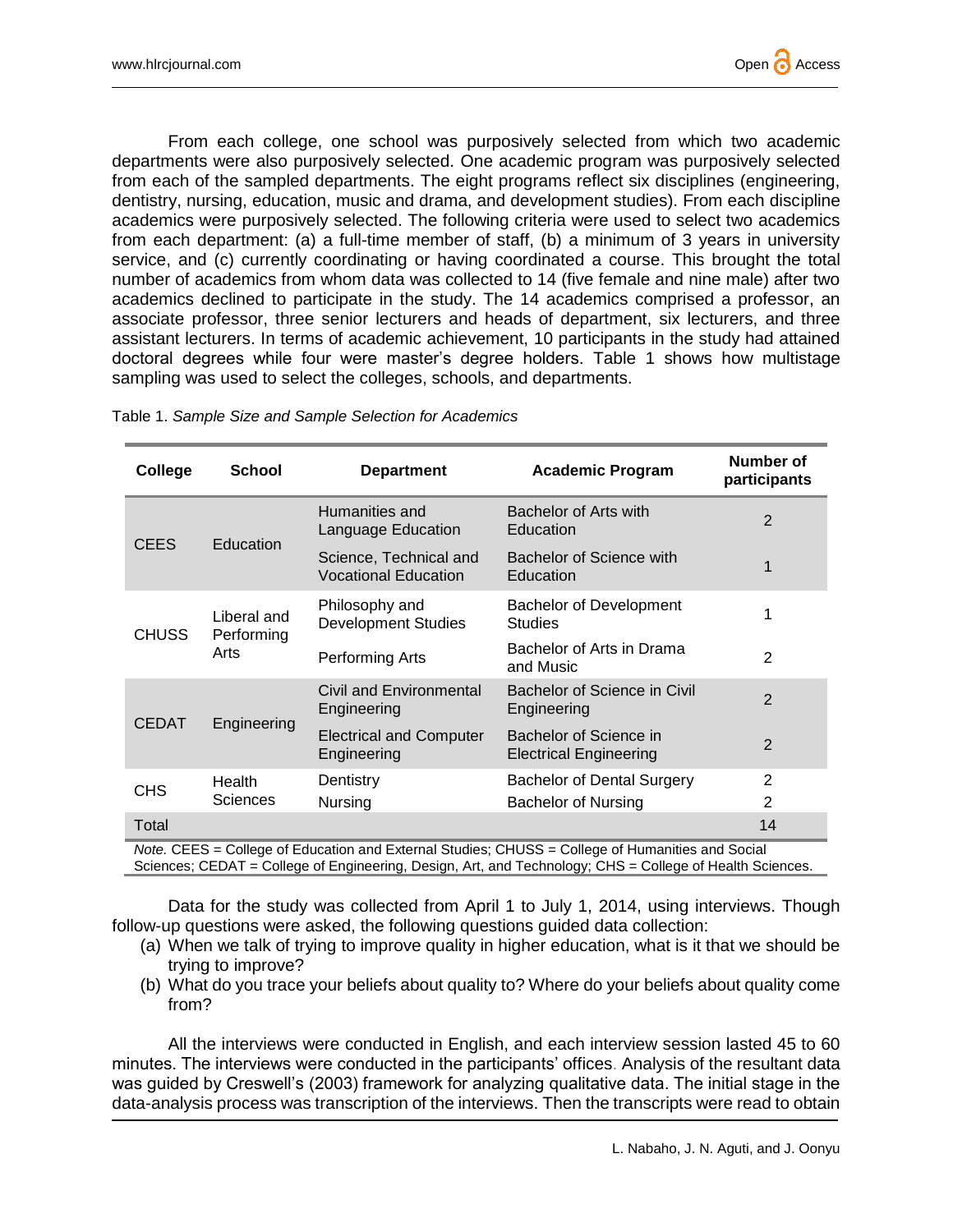a sense of the data. This process yielded three codes on conceptions of quality in higher education: input-level conceptions, process-level conceptions, and output-level conception. Finally, Harvey and Green's (1993) conceptual framework for defining quality guided the generation of the three themes of quality (quality as transformation, quality as fitness for purpose, and quality as exceptional).

To meet ethical requirements, we sought informed consent from the participants before the interviews were conducted. Each participant's name was substituted with a pseudonym to keep the database anonymous. Finally, during data analysis and report writing, codes were used to identify the participants in the study based on discipline followed by a sequence in which the interviews were conducted, with LAE standing for lecturer in arts education; LBDS connoting lecturer in bachelor of dental surgery; LCE representing lecturer in civil engineering; LEE symbolizing lecturer in electrical engineering; LMD indicating lecturer in music and drama; LDS representing lecturer in development studies; and LSE denoting lecturer in science education.

The credibility of the findings was ensured through two strategies: member checking and purposive sampling. Member checking into the findings—obtaining feedback on data interpretations and conclusions from the participants—is considered to be "the most critical technique for establishing credibility" (Lincoln & Guba 1985, p. 314) of qualitative research. Member checking was performed through providing a copy of the draft report to five academics and requesting that they identify any possible distortions or misrepresentations. Nevertheless, only two academics provided feedback on the draft report. Finally, credibility of the findings was ensured through purposeful sampling. The participants were selected purposively, and this allowed for collection of data from information-rich sources.

# **Results: Academics' Conceptions of Quality in Higher Education**

Transformation, fitness for purpose, and exceptional notions of quality were explicit in the data. The resultant conceptions of quality in higher education by academics are presented below.

# **Quality as Transformation**

The transformative (or value-added) view of quality was explicit in the responses of academics and emerged as the second dominant theme. All the participants perceived quality in higher education through the lens of transforming students (in terms of knowledge, skills, and personal attributes) as a consequence of the higher education experience. Within the transformative perspective of quality, the participants opined that the higher education experience should be capable of creating a noticeable difference between a university graduate and a nongraduate. Specifically, a lecturer in music and drama said:

But skills is [*sic*] really important. What skills are we really giving to these students? What are we giving this person (the student) that they [*sic*] can do out there that someone who has not come to Makerere University can't do? This is the thing that should lead us. (LMD-2)

All academics, except the lecturer in development studies, held similar views on the imperative to develop subject or technical skills among students. To justify this imperative, a lecturer in dental surgery said: "In the area where we are, we are very technical people. I mean I am a dental surgeon and we have technical skills, whether you like it or not" (LBDS-1). Another participant stated: "When it comes to professions, it [higher education] is actually to equip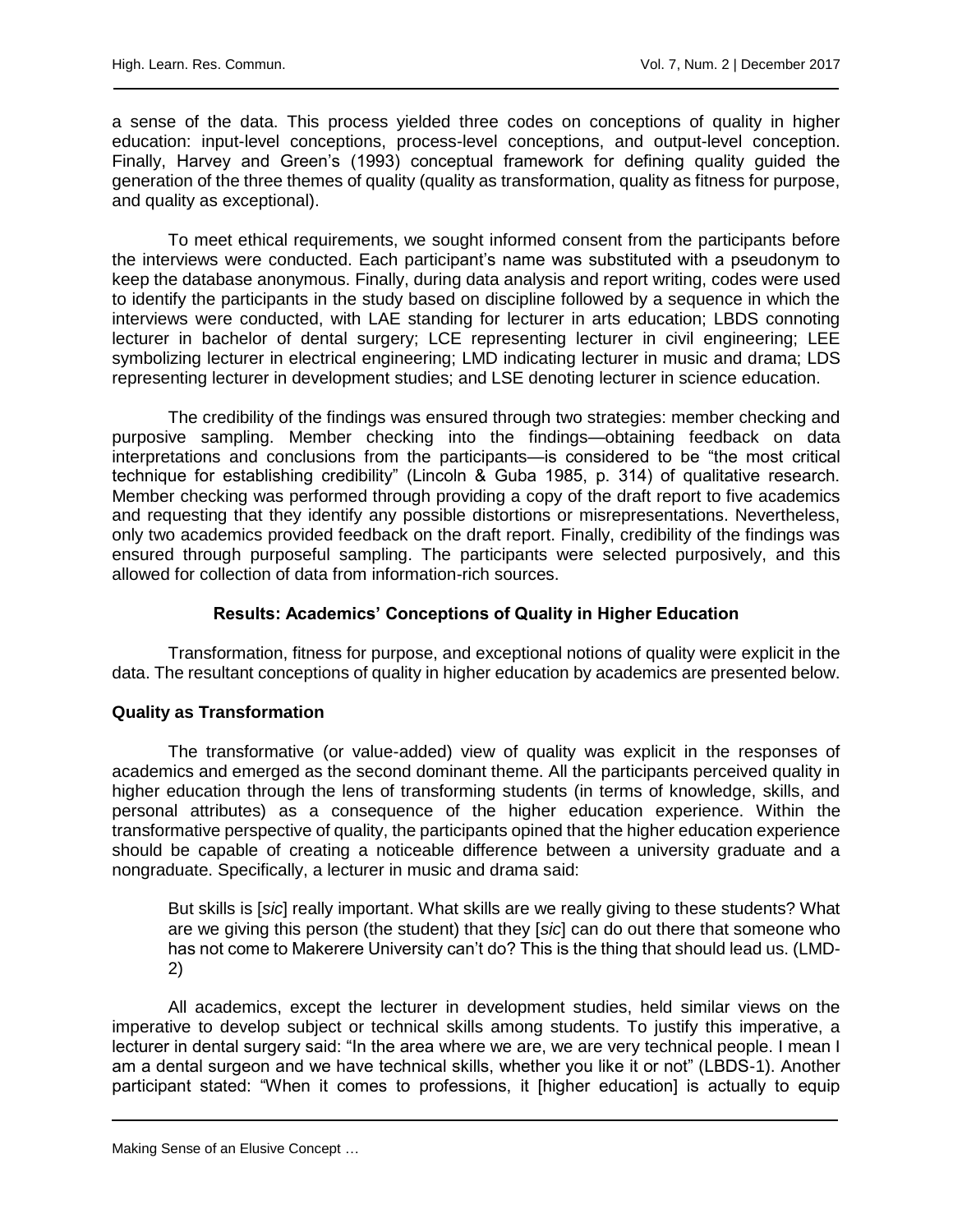someone with the necessary knowledge and skills for whatever profession they [*sic*] hope to be in" (LBDS-2).

Contrarily, a lecturer in development studies dismissed the idea that higher education should be concerned with developing subject skills among students. He argued that higher education should be concerned with shaping students' critical thinking abilities rather than developing subject skills, which would amount to vocationalizing the university. The lecturer illustrated:

… skills! That one now is a different thing. There is … this tendency to vocationalise the university. It is market-driven … to think that a university graduate should have [subject] skills and that it is the absence of skills that makes university education irrelevant, which to me is a very funny [erroneous] argument. Graduates are not technicians; they are primarily thinkers. (LDS-1)

On whether Makerere University should be preoccupied with developing critical thinking skills among students, a lecturer in music and drama said:

Yes, I don't dispute the fact that universities should produce [critical] thinkers because before you do [something] you have to think. So, for me I think that is taking us back to the basics. Yes … we need them (critical thinking skills) but beyond that, are we simply going to … produce thinkers? Does the world out there require thinkers or it requires doers? So I think the argument that we are going to vocationalise [the university], I find it simplistic. I don't think Uganda is developed to the level of just having thinkers; no, we need people (graduates) who are doers (LMD-2).

The dissonance in opinion between a lecturer in development studies and academics from applied disciplines exposes the idea that members of the same stakeholder group (academics) may agree on a notion of quality (e.g., transformation) but hold divergent perspectives on the nature of transformation (e.g., subject skills as opposed to critical thinking). One insight from the foregoing contestation is that academics from applied disciplines subscribed to the teaching of subject skills to students, while an academic from development Studies, a liberal and basic discipline, argued against the teaching of such skills. This discourse provides evidence that the disciplinary affiliation may have an influence on how academics perceive quality in higher education. It further indicates that the perceived purpose of higher education may influence the conception of quality in higher education and the nature of skills higher education should develop.

All academics opined that, in addition to subject skills, students should acquire generic skills and personal attributes during their university experience. Nevertheless, the value attached to generic skills by academics varied from discipline to discipline. Specifically, health sciences (nursing and dentistry) identified problem-solving, lifelong learning, and interpersonal and communication skills as essential generic skills. However, problem-solving and lifelong learning skills (learning how to learn) appeared to be the most highly regarded skills for the health sciences. The inclination towards these skills cannot be divorced from the nature of the health sciences. Undoubtedly, problem-solving and lifelong learning skills are essential for nurses, dental surgeons, and medical practitioners in general. Nurses and dental surgeons deploy problemsolving skills to find answers to patients' problems. A lecturer in dental surgery attested to this by asserting: "For us [health workers], life is about solving problems … I mean our work is about solving problems" (LBDS-2).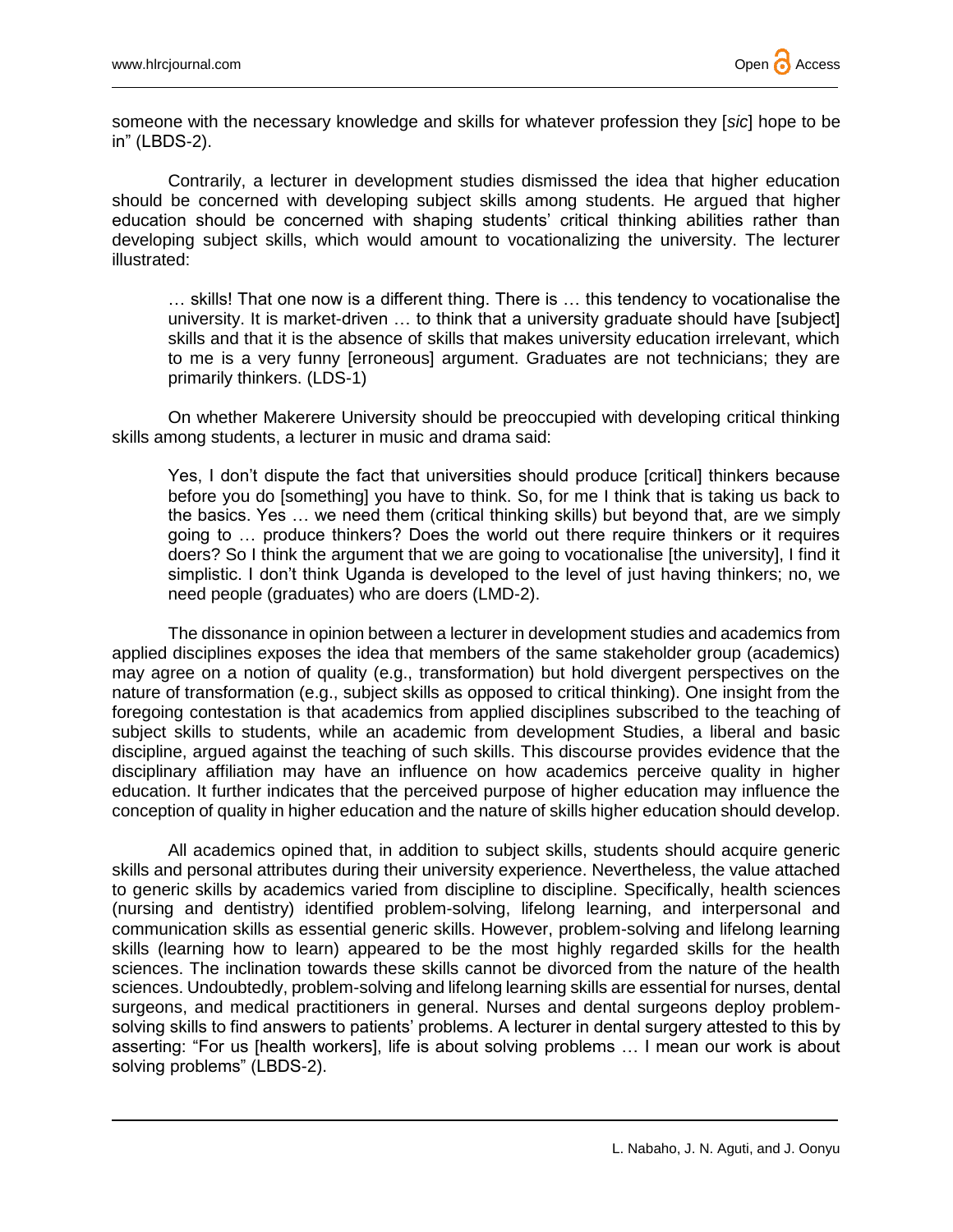Concerning lifelong learning skills, it is a recognized fact that the modes of diseases and treatment are always changing, and health care professionals need to keep abreast of shifting trends in their fields of study. In other words, change was recognized as the only constant:

… the mode of diseases change, the treatments change; everything changes, the way things are done changes. There are certain things I was taught when I first came here [to Makerere University] as a student nurse which have changed completely. So, if you don't continue to search for knowledge, then you can be out of practice. (LND-1)

Lifelong learning skills presuppose the idea that health practitioners are not exempt from learning on completion of their degree programs. This will do away with the temptation of offering old solutions to current or new challenges.

On the other hand, interpersonal skills were deemed necessary because nurses and dental surgeons are required to work collaboratively with other professionals, such as laboratory technicians, radiologists, and dieticians, as well as with patients. To emphasize interpersonal skills, a lecturer in nursing posed the following challenge:

If you are a nurse on the [medical] ward and you do not have [good] interpersonal skills, how will you deal with the doctor, deal with the lab attendant, how would you deal with the radiologist and then you must also deal with the dietician because your patient must eat specific foods? (LND-1)

The challenge emphasizes the role of teamwork in effective health care delivery. The needs of clients, nurses, and dental surgeons are better met through effective inter-professional collaboration or the use of multidisciplinary teams.

Engineering academics, just like their health counterparts, emphasized problem-solving skills. A lecturer in electrical engineering aptly put it thus:

Engineering is about looking at real-life situations and devising solutions from an engineering perspective. So a good student or a person who has got the lessons well is one who is able to apply what he has gotten from the class to the real-life situations around him and solve the problems there using the techniques that have been imparted [to him]. So, in that case, we evaluate the quality or goodness of someone who has been taught here by the ability of … students to actually develop their own solutions. (LEE-2)

This consensus among engineering academics around problem-solving as a key competence for engineering students is attributable to engineers devoting their professional lives to providing creative solutions to problems. Other generic skills that engineering academics deemed essential are critical thinking and innovation. Nevertheless, these skills were not regarded as an end in themselves. Engineering academics were unequivocal on critical thinking and innovation as essential skills based on the premise that these skills lead to the resolution of problems and contribute to the design of new products. Education and performing arts academics identified interpersonal skills, while a development studies academic was emphatic on critical thinking.

Finally, academics raised the issue of personal attributes. In this regard they considered quality education as being concerned with producing a well-rounded person. This presupposes the idea that the transformation of students is not only restricted to development of new knowledge and skills; it extends to the cultivation of attitudes and values in students. The personal attributes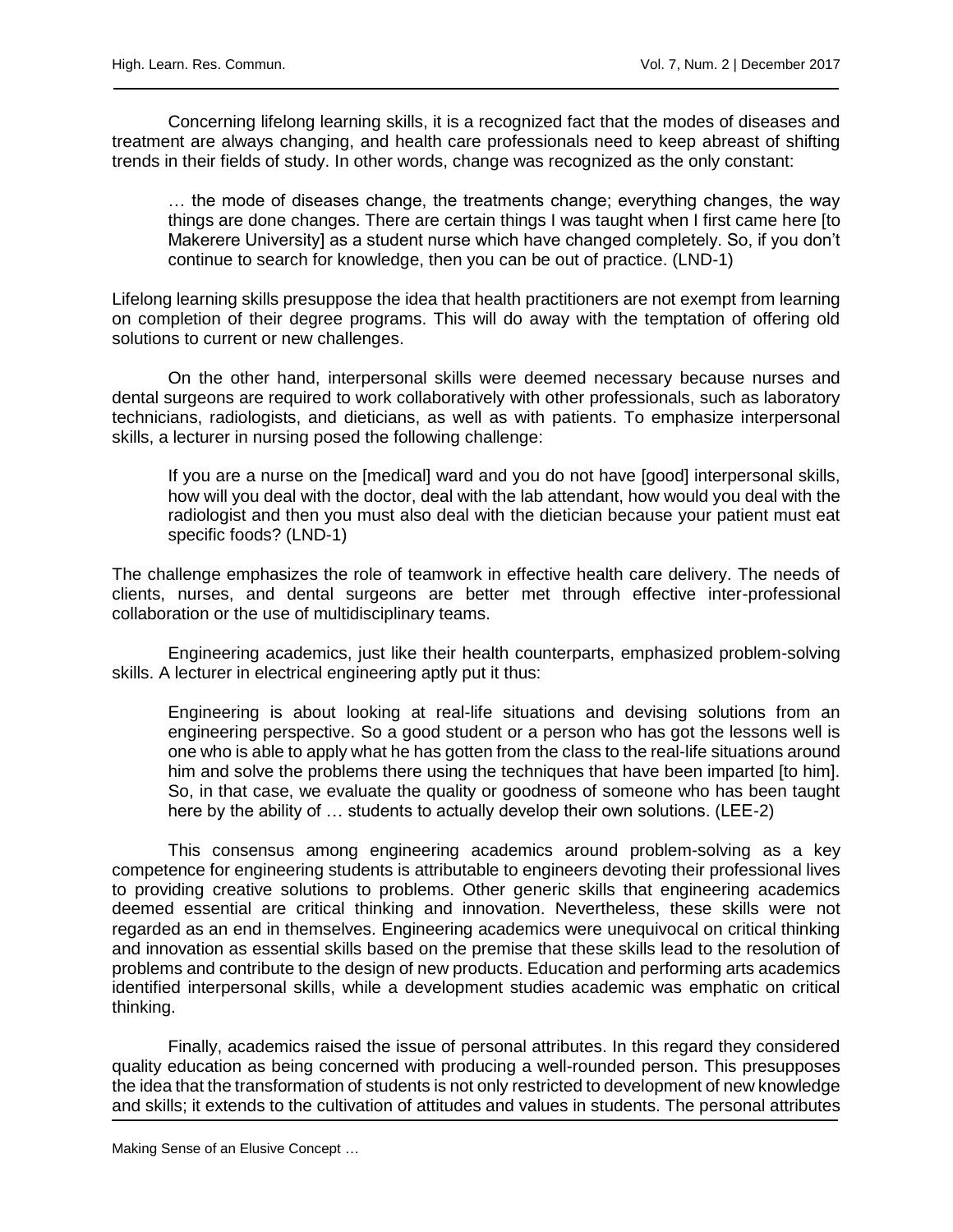

that were identified by academics include honesty, integrity, ethics, perseverance, and commitment. A lecturer in electrical engineering described it as follows:

Quality education would be looking at the whole product (graduate), not the aspects of education alone … not only the academic aspects alone, but also the social aspects and morals. So someone [who is] educated would definitely entail a well-rounded character. We actually consider him well formed, not only the academic knowledge but also the social aspects and morals. So, we look at values like integrity and also the diligence and of course commitment … (LEE-2)

This excerpt suggests that the university should pay considerable attention to the development of students' general character. Similarly, some academics believed that the education system in Uganda was not doing much to develop the students' general character. A lecturer in electrical engineering said, "We are not teaching honesty, we are not teaching accountability. Unfortunately, it is not only Makerere [University], the whole [education] system right from primary [school]" (LEE-1). This excerpt and the previous one indicate the gaps in Makerere University's curriculum.

#### **Quality as Fitness for Purpose**

Fitness for purpose was the dominant conception of quality. Except for an academic in development studies, the rest of the academics alluded to fitness for purpose in their descriptions of quality in higher education. The reluctance of the development-studies academic to subscribe to fitness for purpose can be explained by his perception that the notion amounts to negating the traditional purpose of higher education and occasioning consumerization of higher education. However, the perception of fitness for purpose hinged on three aspects: congruence between the knowledge, skills, and attitudes developed among students with the needs of the workplace; the competitiveness of graduates of a higher education institution or an academic program in the labor market; and higher education's responsiveness to national, regional, and global needs. The three perspectives can be encapsulated in the relevance of higher education. A lecturer in science education provided a rich perspective on quality that attests to the first aspect:

We are always concerned that: do the people who go through our hands gain the knowledge, the skills and develop positive attitudes to their work when they have left [the university]? So, that is a measure of quality as far as I am concerned. So, when we talk about quality I am more or less interested that my students should be able to demonstrate that they have acquired the knowledge, the skills and the attitudes for their places of work. (LSE-1)

This excerpt comprises a transformative element (gaining knowledge and skills and developing positive attitudes) but also an important fitness for purpose dimension (for their places of work). The transformative nature of the statement notwithstanding, it has a significant fitness for purpose dimension. The dilemma of drawing a dividing line between the two competing notions exemplifies the idea that the categories used to classify a perception of quality in higher education are not mutually exclusive.

Regarding the competitiveness of graduates of a higher education institution, one participant was of the view that currently the labor market prefers graduates of specific disciplines at the different universities. According to this participant, some employers prefer education graduates of Kyambogo University and business administration graduates of Nkozi University: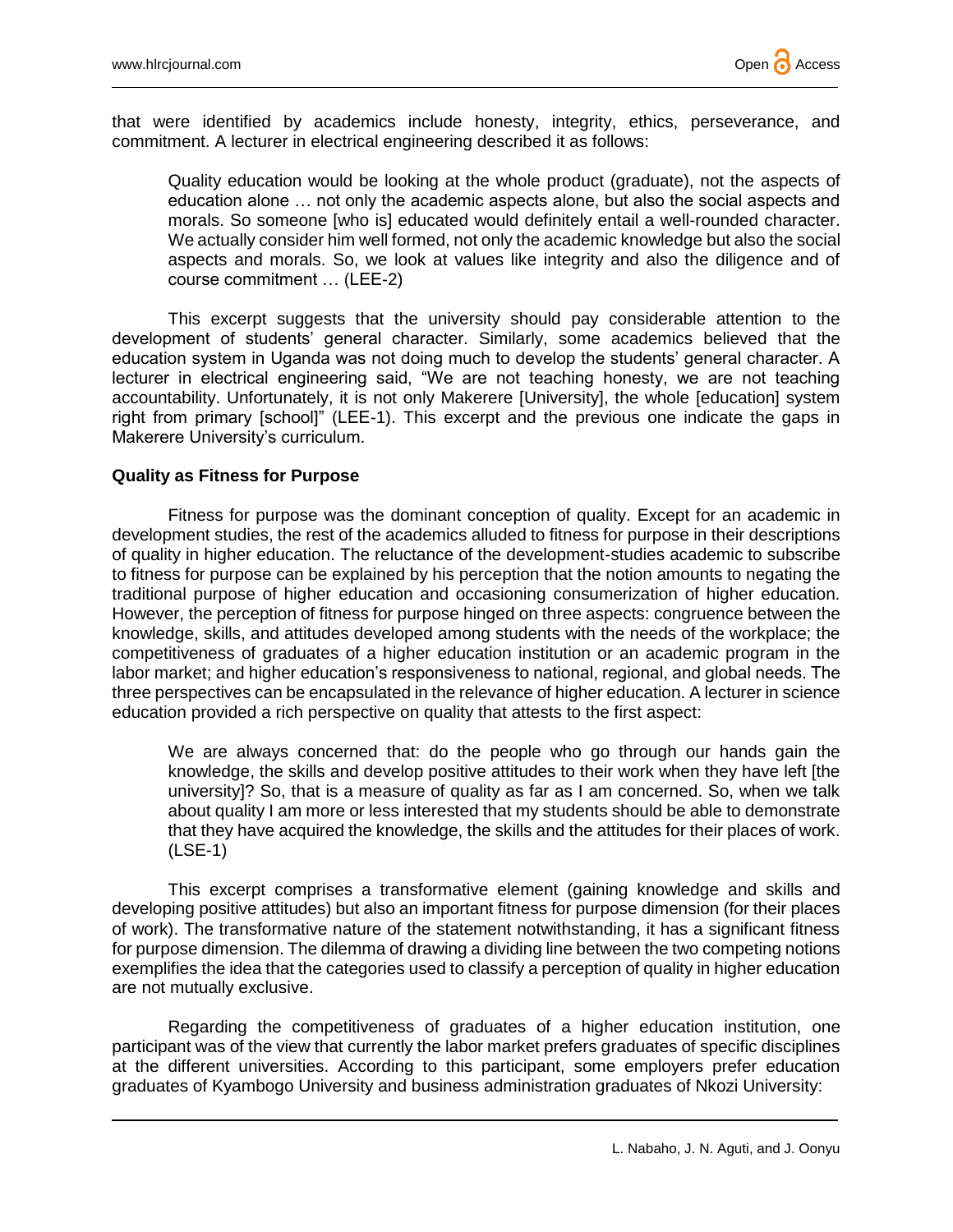The yardstick for measuring the quality [of higher education] here would be: What type of graduates are we producing? Can they compete favorably on the outside market with the others? For example, the teachers we produce here, people (employers) are beginning to prefer the Kyambogo [University] ones (teachers); that the Kyambogo [University] ones are better [and] more professional than these ones. So, if you go for a teaching interview and you are a Kyambogo [University] graduate and you are from here [*sic*], you have a disadvantage. (LAE-2)

Therefore, the competitiveness of graduates of a particular higher education institution in the highly saturated labor market was regarded as an indirect indicator of the quality of higher education. The same lecturer elucidated how employers prefer graduates of a certain private university when it comes to hiring graduates of business studies:

Then I hear for Business Studies, someone (an employer) would rather go for Nkozi (Uganda Martyrs University) graduates. I just hear employers comment that if I am at [*sic*] an interview panel and I have a Nkozi (Uganda Martyrs University) student (graduate) and a Makerere [University] one, I would rather take the Nkozi (Uganda Martyrs University) one. (LAE-2)

These two excerpts point to one interesting revelation: the quality of academic programs of a university, and consequently the quality of graduates, can vary from discipline to discipline.

The third aspect of fitness for purpose concerns higher education's responsiveness to national, regional, and global contexts. This alludes to the recognition of higher education as an instrument of socioeconomic development. A lecturer in music and drama puts it succinctly:

I think quality higher education is that [education] which is responsive to the national needs and not just national [needs] but also global [needs] because as a university, we are not only producing [graduates] for Uganda but we are producing for the region, the region being East Africa. We are producing for Africa and we are producing for the world. Makerere [University] has certainly people that have gone beyond the boundaries of the country and they are contributing to the development of different countries globally. (LMD-2)

Under the third aspect, academics equally deconstructed relevance in terms of the ability of a higher education system or institution to produce graduates who can solve contemporary societal problems. Accordingly, a lecturer in civil engineering described quality higher education as "education that helps you to solve real problems of society" (LCE-2). It can, therefore, be concluded that quality engineering education should contribute to the resolution of societal problems or to making society better through research and technological innovation.

Finally, relevance was viewed in terms of higher education meeting the expectations of the end users of graduates. A lecturer in civil engineering alluded to this: "Quality higher education is that type of education which is tailored to the expectations of the person who is going to use the product (graduate)" (LCE-1). In the context of higher education, students are regarded as products while employers are presumed to be consumers of the products. In this regard, quality in higher education connotes the type of education that meets the expectations and needs of the end users of graduates. This is a consumerist perspective of quality which assumes that employers should define their needs or expectations and higher education institutions should design and deliver programs that meet these expectations.

Making Sense of an Elusive Concept …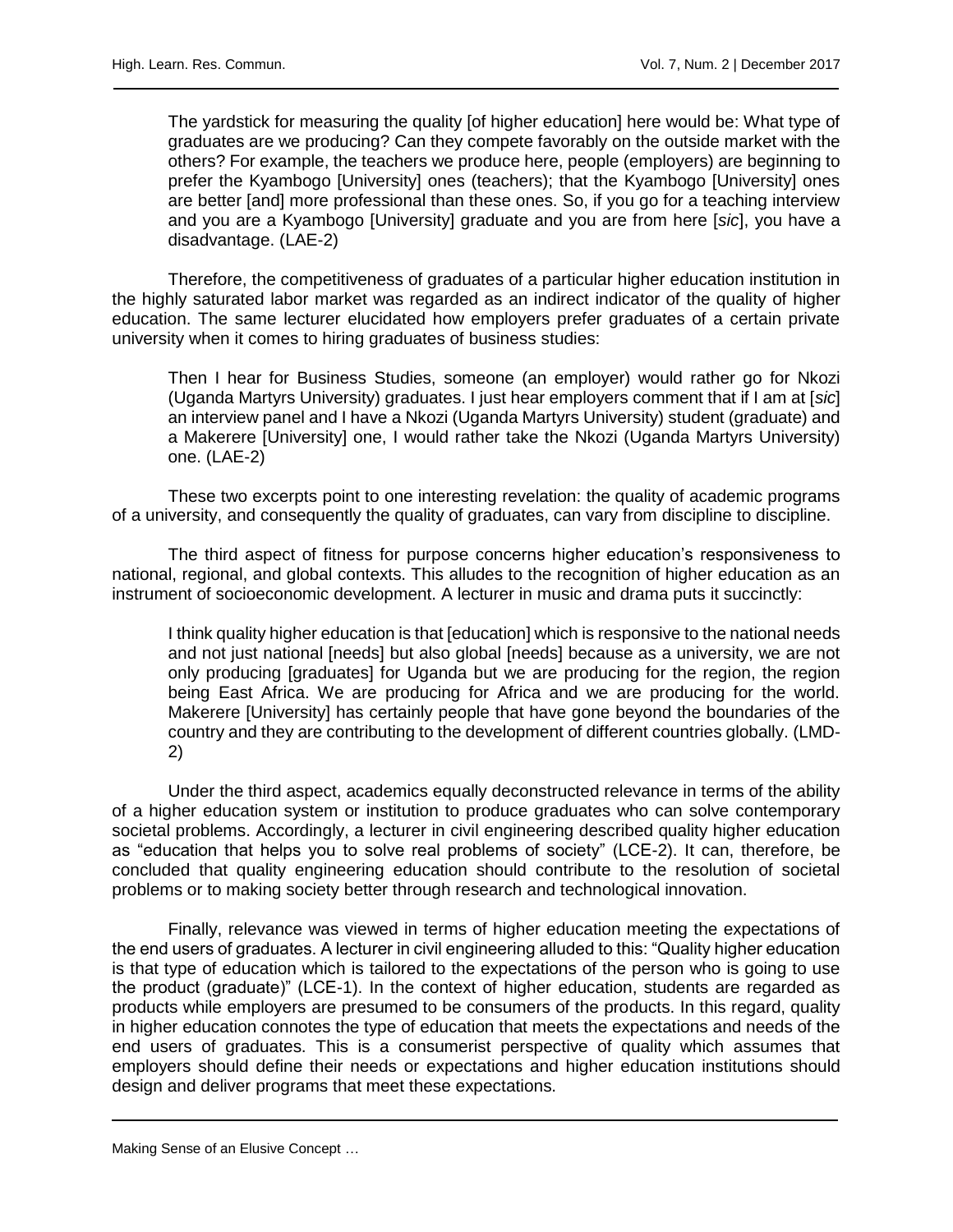

#### **Quality as Exceptional**

Exceptional was the final viewpoint of quality by academics. Five academics subscribed to the exceptional notion of quality. However, the voice of the lecturer in development studies overshadowed the voices of academics from other disciplines. Interestingly, all the three variants of exceptional (exclusivity, excellence, and conforming to minimum standards) were apparent in the responses of academics. The exclusivity variant of quality as exceptional was exhibited in preference for low student participation rates in higher education as opposed to massification. A lecturer in development studies affirmed: "[Y]ou can't have everybody pursue university education. You [will] find that about 30 per cent of the students that we have [at Makerere University] are supposed to have gone to vocational and technical institutions" (LDS-1). This elitist view of quality is grounded in the supposition that small means quality and is at odds with the drive to increase access to and participation in higher education.

The second dimension of exclusivity was apparent in the preference for selective student intake. According to a lecturer in development studies, selective intake would enable the admission of "students who are well qualified and well-suited to undertake higher education" (LDS-1). The lecturer advocated for selective intake because it guards against granting access to students who are ill prepared to undertake university education which militates against quality improvement. The preference for selective intake did not take place in a vacuum; it was influenced by the perception that the academic preparedness of students at secondary level has been grossly undermined and the lecturer's prior experience with elite education. Regarding the poor academic preparedness of students, two lecturers were of the view that most secondary schools have abdicated the objectives of secondary education (laying the foundation for further education and enabling individuals to develop the personal skills of problem-solving, information gathering and interpretation, and independent reading and writing) and assumed the role of preparing students to pass terminal examinations. A lecturer in science education described this scenario as "destroying our [lower] education system" (LSE-1).

As a result of the poor academic preparedness at secondary-education level, university students exhibit significant deficiencies in skills that are assumed to be an automatic outcome of secondary schooling and are a predictor of success at university. A lecturer in development studies attested to this mismatch between what secondary schools are supposed to do and what they actually do:

Look at secondary schools! Many of them have stopped teaching and they are only teaching students for passing [exams]. Students don't read; they only read pamphlets of question and answer. And they come here [to university] allegedly having passed so highly; these private schools having outshined the traditional [public] schools. But you bring them here, you put them in [the Bachelor of] Law[s] [program], they all fail ... Some of us are even thinking of having entrance exams. And they come here, they have no culture of reading and really instead of understanding, they have narrowed to question and answer. (LDS-1)

The above excerpt also shows that some lecturers feel that pre-entry examinations should be used to sieve out those who are unqualified for university education and to reduce the failure rate. This is so because the completion rate is regarded as a measure of quality in higher education.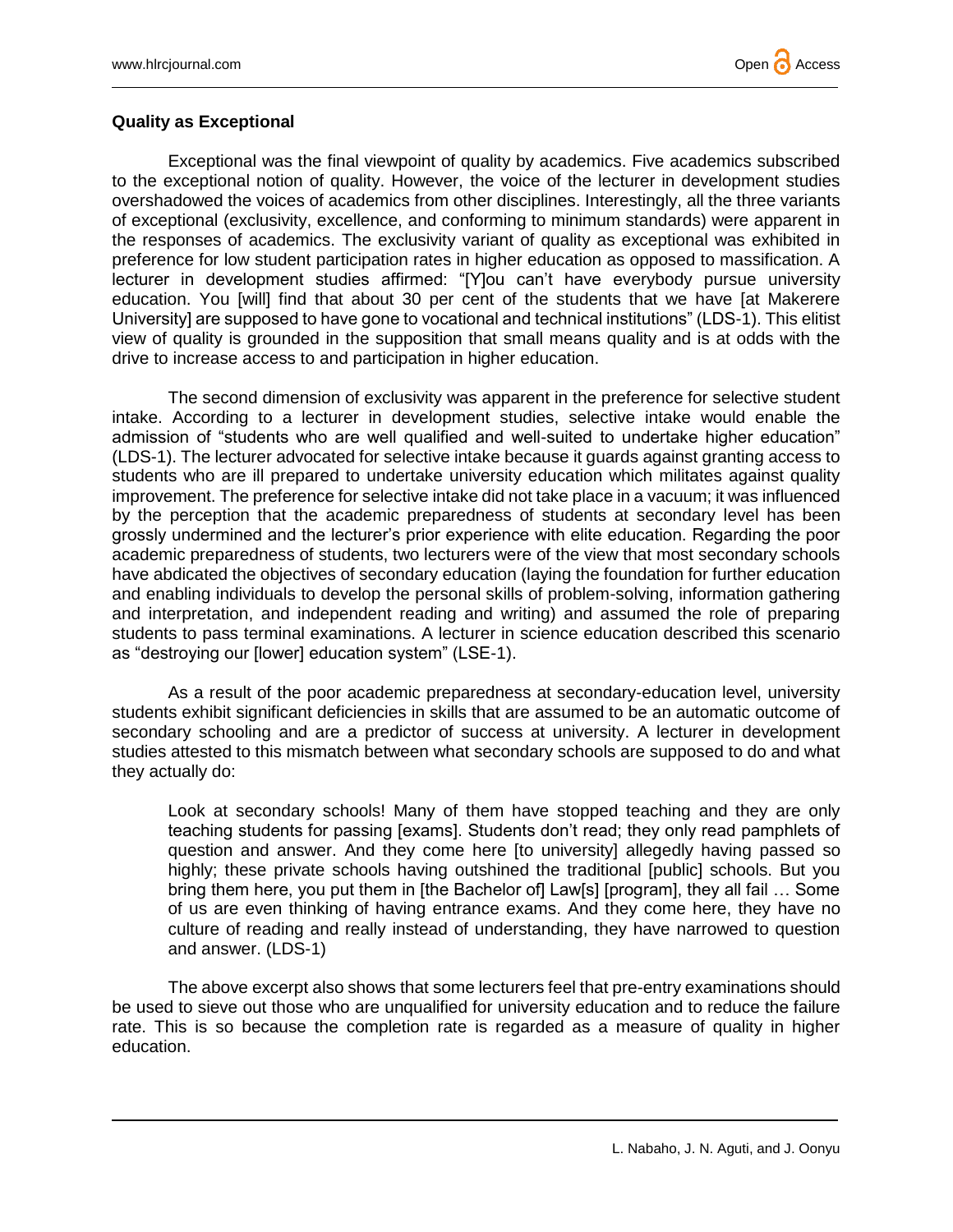The lecturers equally perceived quality in terms of excellence. Lecturers described the excellence notion across various disciplines using adjectives such as quality, right, best, qualified, and good. A lecturer in nursing described it as follows:

It is hard to define [quality higher education] but I will try to explain [it]. I would perceive quality education as [one where] … the right students are selected. Then there are the right teachers: teachers who are knowledgeable and skilled to pass on that knowledge. There are facilities, such that at the end of the day if you have set out that by the end of this period, these students should have acquired A, B, C skills, which should be well articulated, then I would imagine that there is quality education. (LDN-1)

Though this description of quality emphasizes skills, which suggests transformation, emphasis on the right caliber of students and teachers as well as appropriate facilities leans more toward excellence than transformation. A lecturer in civil engineering gave a similar description of quality but introduced an element of the right curriculum. According to him, quality education is one where "students have gone through the right curriculum in terms of content, the curriculum must have been implemented by the qualified staff [and] supplemented by good literature in the library and laboratories for courses that have practical aspects" (LCE-2). The two descriptions of quality relate to the input-process dimensions and assume that a quality output (graduate) would automatically emerge once the inputs and process are up to the required standards.

Excellence, a variant of quality as exceptional, was also perceived in terms of having the best lecturers. A lecturer in development studies said: "Fortunately, Makerere [University] has very high quality [academic] staff; extremely high quality [teaching staff]. I told you that nearly 80 per cent [of academic staff] are trained from first class international universities" (LDS-1).

Finally, excellence was interpreted in terms of the regional and global ranking of the university. A lecturer in development studies alluded to the rankings: "Yes [with] Makerere University, the ranking is high but I think there are so many factors that make it high" (LDS-1). Focusing on ranking presents the university with twin challenges: enhancing international standing and ensuring higher education's relevance to societal needs.

We find it interesting that academics identified with a non-elitist definition of excellence. This is manifested in terms of having "a vibrant teaching and learning environment" (LDS-1) and having adequate learning resources. In the context of engineering education, a study participant described excellence in terms of having equipment that is similar to what is found in industry: "Of course we cannot forget to mention facilities in terms of laboratories which are very close to what is in industry so that the time spent in industry and training these people (students) again is not high" (LEE-2). This non-elitist perspective was influenced by the poor teaching and learning environment and the lack of equipment or the availability of obsolete equipment. This underscores the idea that the problems that academics face influence their conception of quality in higher education. In such instances their conception of quality is normally based on the ideal situation.

Quality in higher education was also perceived in terms of conforming to minimum standards set by a higher education institution or those that may be set by a higher-education regulatory agency. To support this view, a lecturer in music and drama, when asked about what quality in higher education meant, replied that "quality higher education must meet the [minimum] standards of the [higher education] institution … and government [regulatory agency for higher education]" (LMD-1). Inherent in this conception of quality is the idea that every higher education institution must have internal standards and norms against which it should regularly assess quality.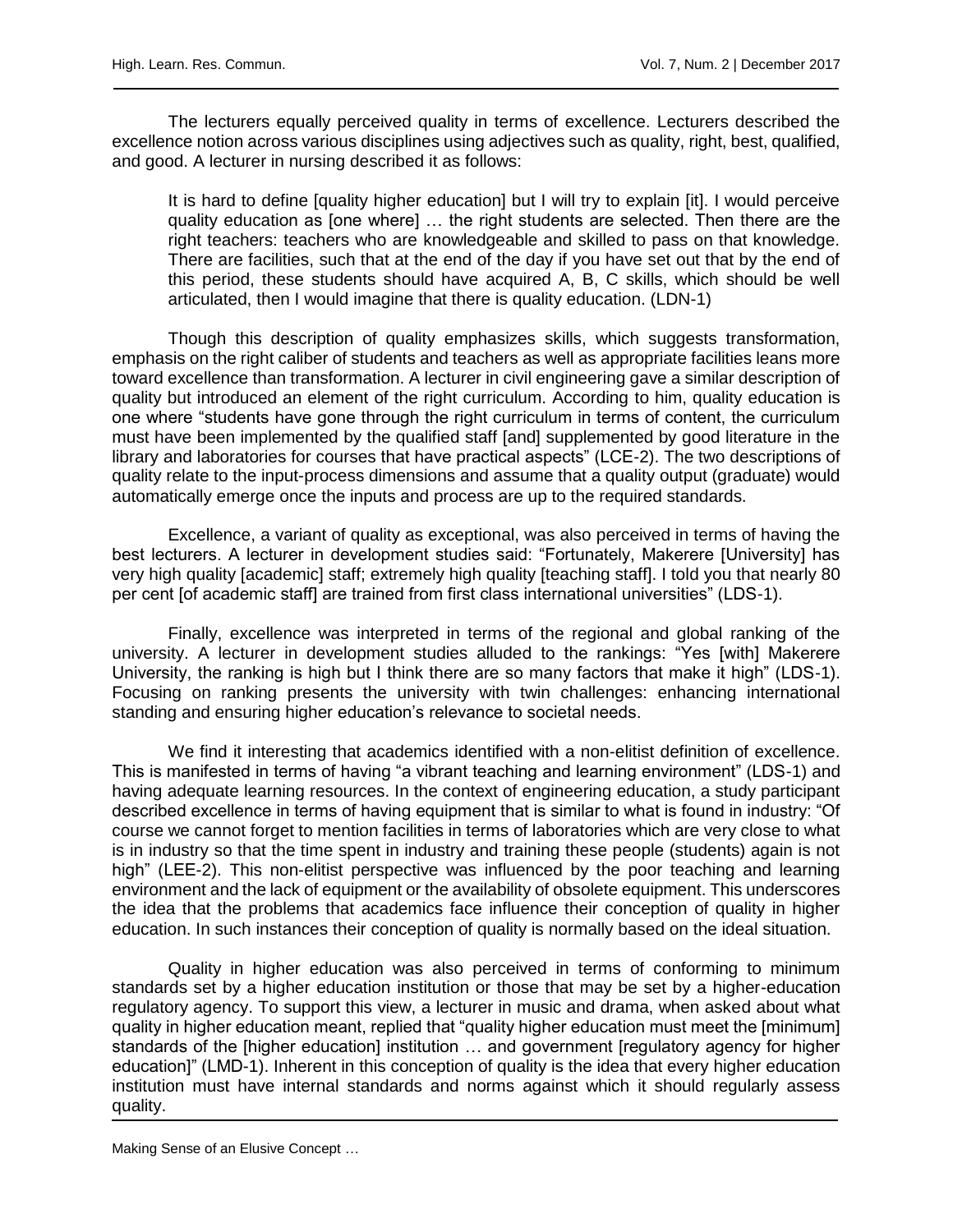

### **Discussion and Conclusions**

The views of academics on quality in higher education focused on three notions of quality: transformation, fitness for purpose, and exceptional. Nevertheless, the more we attempted to arrive at a solitary definition, the more difficult our efforts appeared. Failure to arrive at a solitary definition of quality corroborates the assertion by Wittek and Kvernbekk (2011, p.682) that searching for an "essentialism, once-and-for-all definition" of quality is a waste of time. The transformative view of quality by academics corroborates the findings by Watty (2005, 2006b) and Zachariah (2007) that academics in the United Kingdom, Australia, and Oman perceived quality in terms of transformation. The convergence in perception of quality as transformation among academics at Makerere University and academics from other cultural settings is attributable to academics being internal stakeholders in universities. Becket and Brookes (2005) posit that internal stakeholders are likely to view quality in higher education as transformation. The transformative perspective of quality was scarcely surprising, because mind development is the traditional responsibility of universities. Within the transformative perspective of quality, a novel finding is that an academic discipline has generic skills aligned with it and this lends credence to the findings of previous studies (Nabaho, 2017; Wickramasinghe & Perera, 2010).

Besides the transformative view of quality, academics perceived quality in higher education as fitness for purpose. Academics' conception of quality as fitness for purpose resonates with extant studies (Brown, 2010; Lomas, 2007; Villanueva, 2012; Zachariah, 2007). Perceiving quality through the lens of fitness for purpose or relevance is consistent with the current thinking in Uganda. For example, Kasozi (2003) considers relevance to be a sine qua non of quality in higher education. Specifically, Kasozi (2003, p.125) argues: "The relevance of [higher] education to any given society should, and must, be one of the major indicators of quality [in higher] education." The dominance of fitness for purpose as a perspective of quality in higher education signifies a mutation from higher education's traditional purpose of promoting "knowledge, truth and reason" (Barnett, 2003, p. 2) to "more functional notions of the relationship between higher education and society" (Brown, 2010, p. 69). Arguably, Idrus's (2003, p. 150) assertion that "the definition of quality as fitness for purpose has shown to be potent in developing an educational policy and educational practices to help the countries climb out of their chronic and potentially crippling predicaments" explicates the stakeholders' predisposition toward fitness for purpose. In transitional economies, governments recognize higher education as an instrument for creating the intellectual muscle needed to leapfrog the multiple developmental challenges. Our findings suggest that the stakeholders' perception about higher education's purpose implicitly influences their conceptualization of quality in higher education. This corroborates Barnett's (1992, p. 5) assertion that "behind our sense of what constitutes quality, there lies—whether explicitly formed or tacitly held—as the ends that higher education should serve."

Perfection/consistency (or zero defects) did not feature in the academics' descriptions of quality in higher education. This could be attributed to the dominant view in the academy that consistency is applicable in industrial settings because higher education does not aim at producing defect-free graduates (Lomas, 2002). However, this does not mean that consistency is irrelevant to the higher education enterprise; it is appropriate for administrative processes in higher education, such as the maintenance of student records (Harvey & Knight, 1996).

Previous studies unearthed interstakeholder contestations around Harvey and Green's (1993) typology of quality. This article contributes to scholarship on quality in higher education by unveiling intrastakeholder competing voices regarding the variants of particular notions of quality in higher education. While academics could agree on a definition of quality, they would express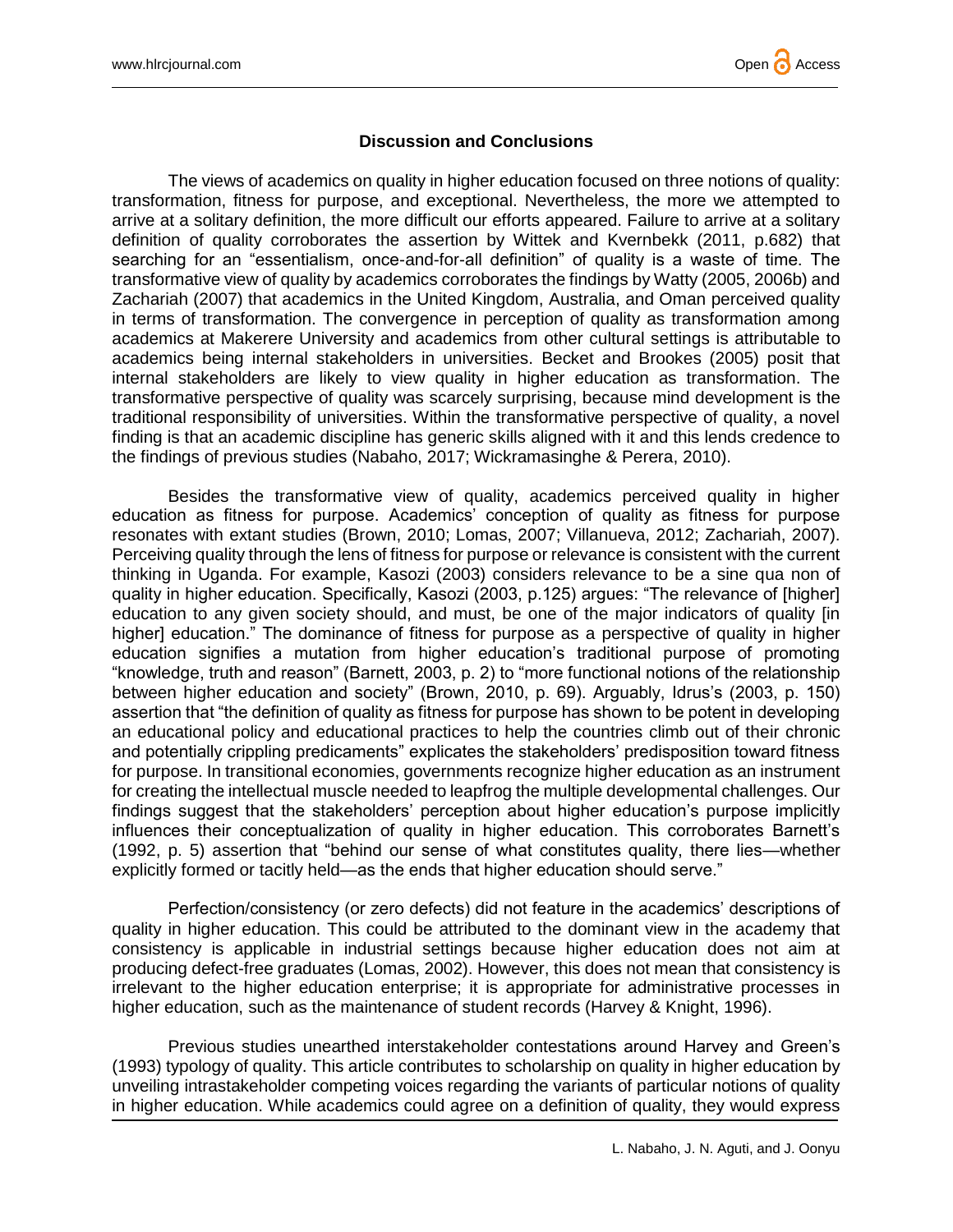opposing views either about variants of the notion or the form the variants should take. For example, a development studies academic argued that higher education should be preoccupied with developing critical thinking skills because university graduates are expected to be thinkers rather than technicians. The perspective of the lecturer in development studies validates his unquestionable commitment to higher education's traditional purpose of improving the minds of students. Thus, ardent promoters of higher education's traditional purpose are likely to wrestle with attempts to promote a nexus between the university and the world of work on account of such attempts amounting to anti-intellectualism and relegating higher education to skills training. The opinion of the development studies academic in relation to skills training in higher education corroborates the assertion by the Task Force on Higher Education and Society (2000) that liberal or general education focuses on cognitive skills as opposed to psychomotor skills, and that it is concerned with "teaching people how to think [critically] and to learn [how to learn]" (p. 84). It is, therefore, probable that an academic discipline can tacitly influence stakeholders' conceptions of quality.

In the quality discourse, it is difficult to exclusively classify academics' conceptions of quality into the transformative and fitness for purpose categories. It is unavoidable for these seemingly discrete categories to overlap. The classification dilemma between the notions is consistent with Watty's (2003) assertion that the notions of quality have the "potential to overlap at the margin" and that "stakeholders' conceptions of quality may not 'fit' only one of the five categories" (p. 214). The classification dilemma begs a fundamental question: Can transformation be implied in fitness for purpose and vice versa? Extant literature provides diametrical guidance on the matter. Advocates of fitness for purpose, such as Woodhouse (2006), argue that fitness for purpose is the *definition for all seasons* because the alternative notions of quality in higher education can be encapsulated into it. On the other hand, Harvey and Knight (1996) consider transformation to be the *meta-quality concept* because it presupposes a fundamental purpose of higher education and alternative notions of quality are mere operationalizations of the transformative notion. We subscribe to Harvey and Knight's (1996) rationalization of transformation as the meta-quality concept because the transformative perspective of quality provides a reliable benchmark or reference point against which the fitness of the graduate for the world of work is measured. Therefore, fitness for purpose merely provides evidence of the degree of transformation.

The classification impasse and the contestations surrounding the quality concept should motivate the search for a notion of quality that can accommodate both fitness for purpose and transformation. From the findings, we suggest *quality as responsiveness* to be a middle of the road notion. The central premise of our notion is that the world of education and the world of work cannot, in the contemporary age, be treated as diametrical, and the divide between higher education's traditional and contemporary purposes is unsustainable. In other words, there is a need to ensure a nexus between the two worlds. This nexus can be strengthened by higher education institutions responding to the needs of society and producing graduates with a high degree of labor market readiness. While we subscribe to transformation as higher education's fundamental purpose, we are cognizant that transformation is not for its own sake. As Stensaker and Rosa (2007) aptly put it, the aim of the undergraduate higher education experience is to transform students "from adolescents with school-type knowledge into adults ready to enter society and the labor market at the highest level of competencies available" (p. 7). Similarly, the research (or knowledge generation) mission of the university can be nested into responsiveness if it is nation-centered as well as contributing to the resolution of societal problems. However, the third mission of the university would be responsive on account of being community-centered. Within this same notion, the teaching activity can be considered responsive if it is studentcentered.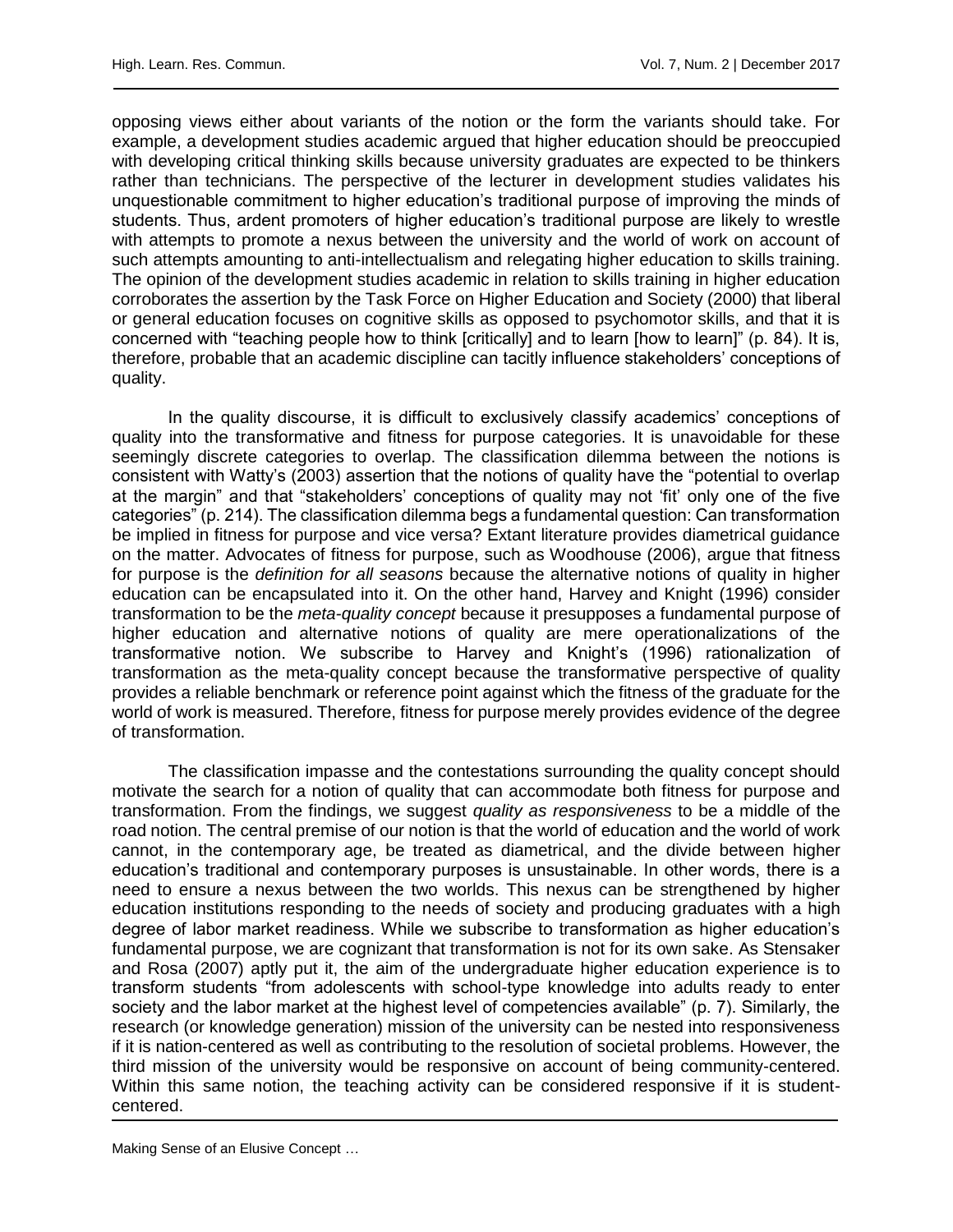

The responsiveness notion of quality has potential to narrow the conceptual divide between higher education's traditional and contemporary purposes. For instance, while supporters of the traditional purpose argue that higher education should develop graduates who can think critically and are predisposed toward lifelong learning, the labor market is hungry for these skills. In the African context, the notion of quality as responsiveness would address the employers' concerns that university graduates are ill-prepared for the labor market. The rampant unemployment in Africa is fueled in part by the mismatch between the skills that the employers require and the skills of university graduates. Therefore, quality as responsiveness has potential to inform education policies for narrowing the gap between the academy and the world of work.

The findings are important for both theory and practice. In terms of theory, it can be inferred that academics' perceptions of quality do not take place in a vacuum. The perceived purpose of higher education and the problems that higher education institutions (and systems) face are critical antecedents of the stakeholders' perceptions of quality in higher education. Regarding higher education's purpose, the stakeholders' competing voices relating to quality are occasioned by their sense-making of higher education's purpose. This suggests that higher education's purpose should be a precursor to understanding the stakeholders' perception of quality higher education as well as assessing quality. Regarding the problems within a higher education system, the employability of graduates, the quality of inputs (students, lecturers, and learning resources), and the perceptions of employers about the quality of graduates have a bearing on stakeholders' perceptions of quality in higher education. Another theoretical insight is the difficulty of arriving at a solitary definition of quality in higher education. Therefore, the multidimensional nature of quality should be respected, and the indicators of quality in higher education should encompass the three perspectives of quality which also appear in previous studies. On the practical front, the multidimensional nature of quality in higher education calls for a multidimensional approach to assuring and assessing it. Finally, program design and instructional strategies, as well as assessment practices, in higher education institutions should be sensitive to discipline-specific generic skills. At program level, applied academic disciplines should balance subject-specific and generic skills, student-centered approaches should be employed because of their potency to develop both subject-specific and generic skills, and assessment practices for applied disciplines should also pay attention to generic skills.

This article contributes to the quality discourse in the higher education systems of developing countries. First, Schindler et al. (2015) rightly assert "one must know what quality [higher education] is before determining how to assure it" (p. 7). Based on the three perceptions of quality by academics, literature exists that has the potential to inform the design of a theoretical framework for developing quality assurance systems aligned with the context of developing countries. Second, the article provides perceptions of quality in higher education from the African cultural context. In terms of the direction for further research, we propose a replication study in a private university with a view to ascertaining whether the conception of quality by academics varies across academics in public and private universities.

#### **References**

Alshamy, A. S. A. (2011). *Funding mechanisms and quality assurance systems in higher education in Egypt in comparative perspective* (Unpublished doctoral thesis). University of Birmingham, United Kingdom. [GS Search](http://scholar.google.com/scholar?q=%22Funding+mechanisms+and+quality+assurance+systems+in+higher+education+in+Egypt+in+comparative+perspective%22&hl=en&lr=&btnG=Search)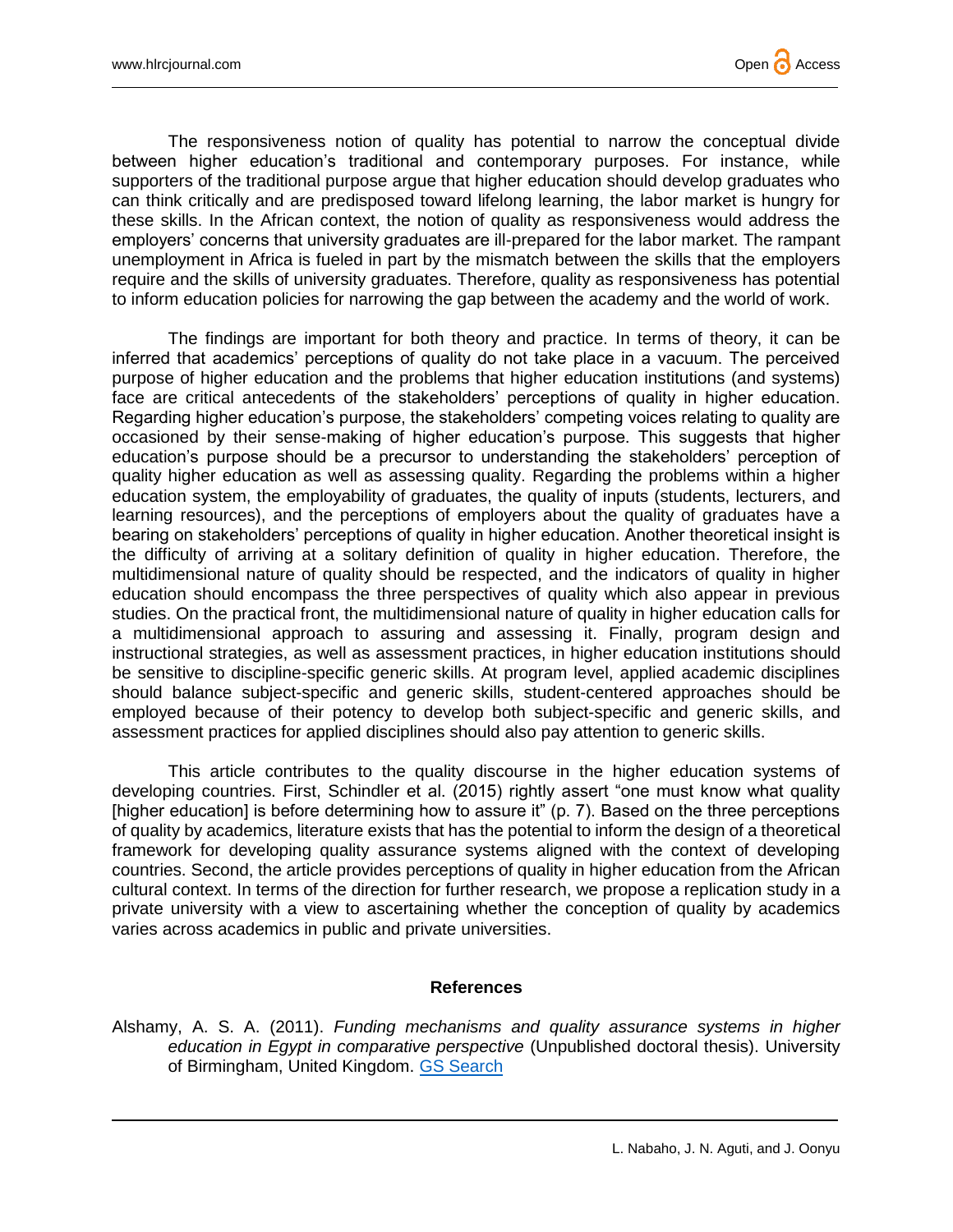- Barandiaran‐Galdós, M., Barrenetxea Ayesta, M., Cardona-Rodríguez, A., Mijangos del Campo, J., & Olaskoaga-Larrauri, J. (2012). What do teachers think about quality in the Spanish university? *Quality Assurance in Education, 20*(2), 91–109. <https://doi.org/10.1108/09684881211219352> [GS Search](http://scholar.google.com/scholar?q=%22What+do+teachers+think+about+quality+in+the+Spanish+university?+Quality+Assurance+in+Education%22&hl=en&lr=&btnG=Search)
- Barnett, R. (1992). The idea of quality: Voicing the educational. *Higher Education Quarterly, 46*(1), 3–19.<https://doi.org/10.1111/j.1468-2273.1992.tb01581.x> [GS Search](http://scholar.google.com/scholar?q=%22The+idea+of+quality:+Voicing+the+educational%22&hl=en&lr=&btnG=Search)
- Barnett, R. (2003). *Beyond all reason: Living with ideology in the university*. Buckingham, UK: Society for Research into Higher Education and Open University Press. [GS Search](http://scholar.google.com/scholar?q=%22Beyond+all+reason:+Living+with+ideology+in+the+university%22&hl=en&lr=&btnG=Search)
- Becket, N., & Brookes, M. (2005). Analysing quality audits in higher education. *Brookes eJournal of Learning and Teaching, 1*(2), 1–12. [GS Search](http://scholar.google.com/scholar?q=%22Analysing+quality+audits+in+higher+education%22&hl=en&lr=&btnG=Search)
- Boyle, P., & Bowden, J. A. (1997). Educational quality assurance in universities: An enhanced model. *Assessment & Evaluation in Higher Education, 22*(2), 111–121. <https://doi.org/10.1080/0260293970220202> [GS Search](http://scholar.google.com/scholar?q=%22Educational+quality+assurance+in+universities:+An+enhanced+model%22&hl=en&lr=&btnG=Search)
- Brown, V. (2010). *How university academics respond to the introduction of new quality assurance policies in South African higher education* (Doctoral thesis, University of Pretoria, South Africa). Retrieved from<https://repository.up.ac.za/handle/2263/24941> [GS Search](http://scholar.google.com/scholar?q=%22How+university+academics+respond+to+the+introduction+of+new+quality+assurance+policies+in+South+African+higher+education%22&hl=en&lr=&btnG=Search)
- Campbell, C., & Royzsnyai, C. (2002). *Quality assurance and the development of course programmes*. Bucharest: UNESCO. [GS Search](http://scholar.google.com/scholar?q=%22Quality+assurance+and+the+development+of+course+programmes%22&hl=en&lr=&btnG=Search)
- Cardoso, S., Rosa, M. J., & Stensaker, B. (2016). Why is quality in higher education not achieved? The view of academics. *Assessment & Evaluation in Higher Education, 41*(6), 950–965. <https://doi.org/10.1080/02602938.2015.1052775> [GS Search](http://scholar.google.com/scholar?q=%22Why+is+quality+in+higher+education+not+achieved?+The+view+of+academics%22&hl=en&lr=&btnG=Search)
- Creswell, J. W. (2003). *Research design: Qualitative, quantitative, and mixed methods approaches* (3rd ed.). London: Thousand Oaks. [GS Search](http://scholar.google.com/scholar?q=%22Creswell+Research+design:+Qualitative,+quantitative,+and+mixed+methods+approaches%22&hl=en&lr=&btnG=Search)
- Doherty, G. D. (2008). On quality in education. *Quality Assurance in Education, 16*(3), 255–265. <https://doi.org/10.1108/09684880810886268> [GS Search](http://scholar.google.com/scholar?q=%22On+quality+in+education%22&hl=en&lr=&btnG=Search)
- Elassy, N. (2015). The concepts of quality, quality assurance and quality enhancement. *Quality Assurance in Education*, *23*(3), 250–261. <https://doi.org/10.1108/QAE-11-2012-0046> GS [Search](http://scholar.google.com/scholar?q=%22The+concepts+of+quality,+quality+assurance+and+quality+enhancement%22&hl=en&lr=&btnG=Search)
- Ezati, B. A., Opolot-Okurut, C., & Ssentamu, P. N. (2014). Addressing pedagogical training needs of teaching staff: Lessons from Makerere University short professional development program 2006–2010. *American Journal of Educational Research*, *2*(12), 1190–1198. <https://doi.org/10.12691/education-2-12-9> [GS Search](http://scholar.google.com/scholar?q=%22Addressing+pedagogical+training+needs+of+teaching+staff:+Lessons+from+Makerere+University+short+professional+development+program+2006–2010%22&hl=en&lr=&btnG=Search)
- Giertz, B. (2000, August). The quality concept in higher education. Paper presented at the TQM for Higher Education Institutions II, Verona, Italy*.* [GS Search](http://scholar.google.com/scholar?q=%22The+quality+concept+in+higher+education%22&hl=en&lr=&btnG=Search)
- Green, D. (1994). *What is quality in higher education*? Buckingham, UK: Society for Research into Higher Education and Open University Press. [GS Search](http://scholar.google.com/scholar?q=%22What+is+quality+in+higher+education?%22&hl=en&lr=&btnG=Search)
- Harvey, L., & Green, D. (1993). Defining quality*. Assessment and Evaluation in Higher Education, 18*(1), 9–34.<https://doi.org/10.1080/0260293930180102> [GS Search](http://scholar.google.com/scholar?q=%22Defining+quality%22&hl=en&lr=&btnG=Search)

Making Sense of an Elusive Concept …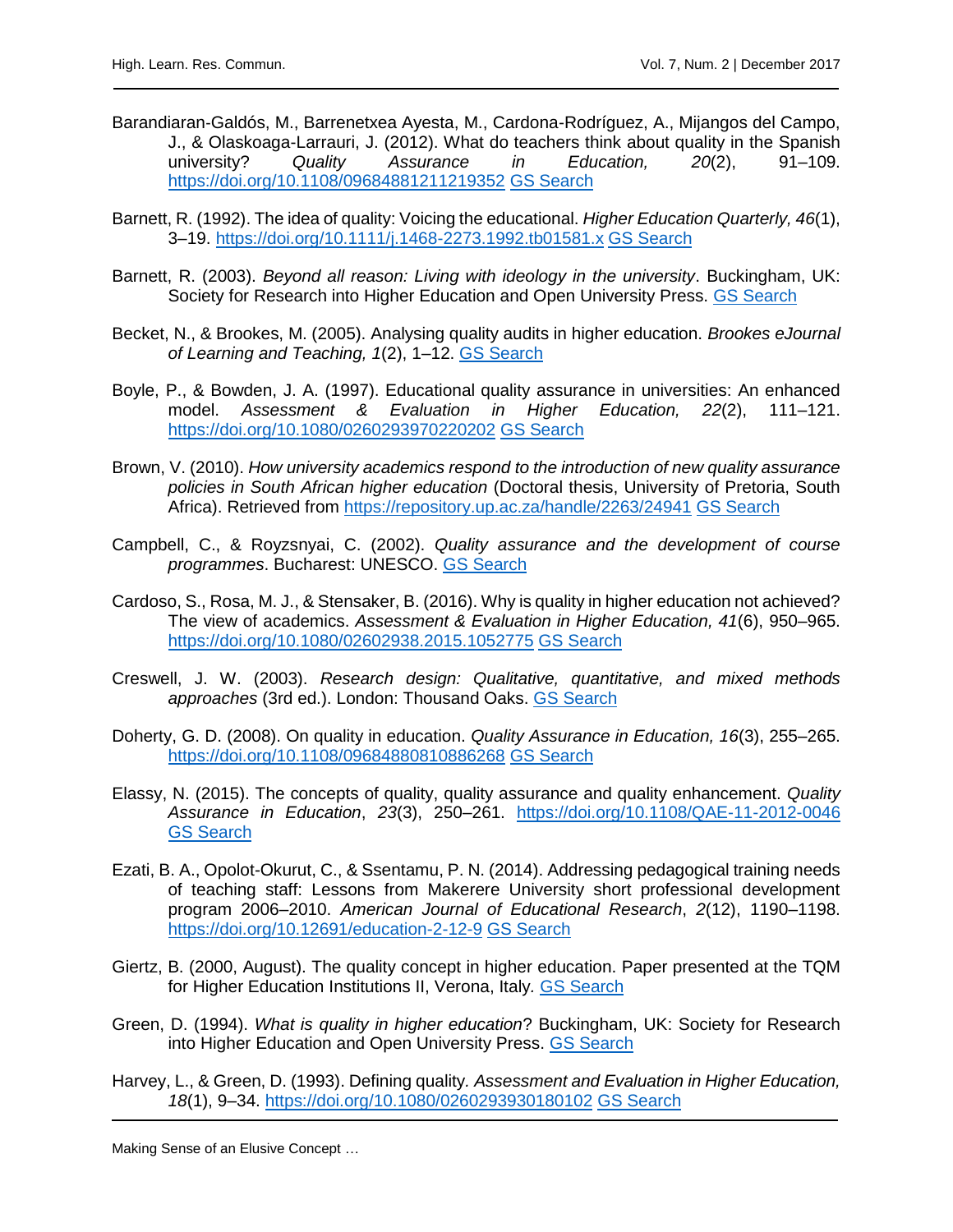- Harvey, L., & Knight, P. T. (1996). *Transforming higher education*. Buckingham, UK: Society for Research into Higher Education and Open University Press. [GS Search](http://scholar.google.com/scholar?q=%22Transforming+higher+education%22&hl=en&lr=&btnG=Search)
- Idrus, N. (2003). Transforming quality for development. *Quality in Higher Education*, 9(2), 141- 150.<http://dx.doi.org/10.1080/13538320308154> [GS Search](http://scholar.google.com/scholar?q=%22Transforming+quality+for+development%22&hl=en&lr=&btnG=Search)
- Jonathan, L T. (2000). Quality assurance and evaluation in African universities: Developing a sustainable quality culture in a challenging environment. *South African Journal of Higher Education, 14*(2), 45–49. [GS Search](http://scholar.google.com/scholar?q=%22Quality+assurance+and+evaluation+in+African+universities:+Developing+a+sustainable+quality+culture+in+a+challenging+environment%22&hl=en&lr=&btnG=Search)
- Jungblut, J. P. W., Vukasovic, M., & Stensaker, B. (2015). Student perspectives on quality in higher education. *European Journal of Higher Education, 5*(2), 157–180. <https://doi.org/10.1080/21568235.2014.998693> [GS Search](http://scholar.google.com/scholar?q=%22Student+perspectives+on+quality+in+higher+education%22&hl=en&lr=&btnG=Search)
- Kadhila, N. (2012). *Quality assurance mechanisms in higher education institutions in Namibia* (Doctoral thesis, University of the Free State, Bloemfontein, South Africa). Retrieved from <http://scholar.ufs.ac.za:8080/xmlui/handle/11660/979> [GS Search](http://scholar.google.com/scholar?q=%22Quality+assurance+mechanisms+in+higher+education+institutions+in+Namibia%22&hl=en&lr=&btnG=Search)
- Kalayci, N., Watty, K., & Fahriye, H. (2012). Perceptions of quality in higher education: A comparative study of Turkish and Australian business academics. *Quality in Higher Education, 18*(2), 149–167.<http://dx.doi.org/10.1080/13538322.2012.697671> [GS Search](http://scholar.google.com/scholar?q=%22Perceptions+of+quality+in+higher+education:+A+comparative+study+of+Turkish+and+Australian+business+academics%22&hl=en&lr=&btnG=Search)
- Kasozi, A. B. K. (2003). *University education in Uganda: Challenges and opportunities for reform*. Kampala: Fountain Publishers. [GS Search](http://scholar.google.com/scholar?q=%22University+education+in+Uganda:+Challenges+and+opportunities+for+reform%22&hl=en&lr=&btnG=Search)
- Lincoln, Y. S., & Guba, E. G. (1985). *Naturalistic inquiry*. Beverly Hills, CA: Sage. [GS Search](http://scholar.google.com/scholar?q=%22Naturalistic+inquiry%22&hl=en&lr=&btnG=Search)
- Liu, S. (2016). *Quality assurance and institutional transformation: The Chinese experience*. <https://doi.org/10.1007/978-981-10-0789-7> [GS Search](http://scholar.google.com/scholar?q=%22Quality+assurance+and+institutional+transformation:+The+Chinese+experience%22&hl=en&lr=&btnG=Search)
- Lomas, L. (2002). Does the development of mass education necessarily mean the end of quality? *Quality in Higher Education, 8*(1), 71–79. <http://www.tandfonline.com/doi/abs/10.1080/13538320220127461> [GS Search](http://scholar.google.com/scholar?q=%22Does+the+development+of+mass+education+necessarily+mean+the+end+of+quality?%22&hl=en&lr=&btnG=Search)
- Lomas, L. (2007). Zen, motorcycle maintenance and quality in higher education. *Quality Assurance in Education, 15*(4), 402–412.<https://doi.org/10.1108/09684880710829974> [GS Search](http://scholar.google.com/scholar?q=%22Zen,+motorcycle+maintenance+and+quality+in+higher+education%22&hl=en&lr=&btnG=Search)
- Makerere University, Directorate of Quality Assurance. (2013). *Makerere University selfassessment report.* Kampala: Makerere University.
- Mamdani, M. (2007). *Scholars in the marketplace: The dilemmas of neo-liberal reform at Makerere University, 1989–2005*. Dakar: CODESRIA. [GS Search](http://scholar.google.com/scholar?q=%22Scholars+in+the+marketplace:+The+dilemmas+of+neo-liberal+reform+at+Makerere+University,+1989–2005%22&hl=en&lr=&btnG=Search)
- Martin, M., & Stella, A. (2007). *External quality assurance in higher education: Making choices.*  Paris: UNESCO/IIEP. [GS Search](http://scholar.google.com/scholar?q=%22External+quality+assurance+in+higher+education:+Making+choices%22&hl=en&lr=&btnG=Search)
- Materu, P. (2007). *Higher education quality assurance in Sub-Saharan Africa: Status, challenges, opportunities, and promising practices* (World Bank Working Paper No. 124, Africa Human Development Series). Washington, DC: World Bank. Retrieved from [http://documents.worldbank.org/curated/en/601151468204838555/Higher-education-](http://documents.worldbank.org/curated/en/601151468204838555/Higher-education-quality-assurance-in-Sub-Saharan-Africa-status-challenges-opportunities-and-promising-practices)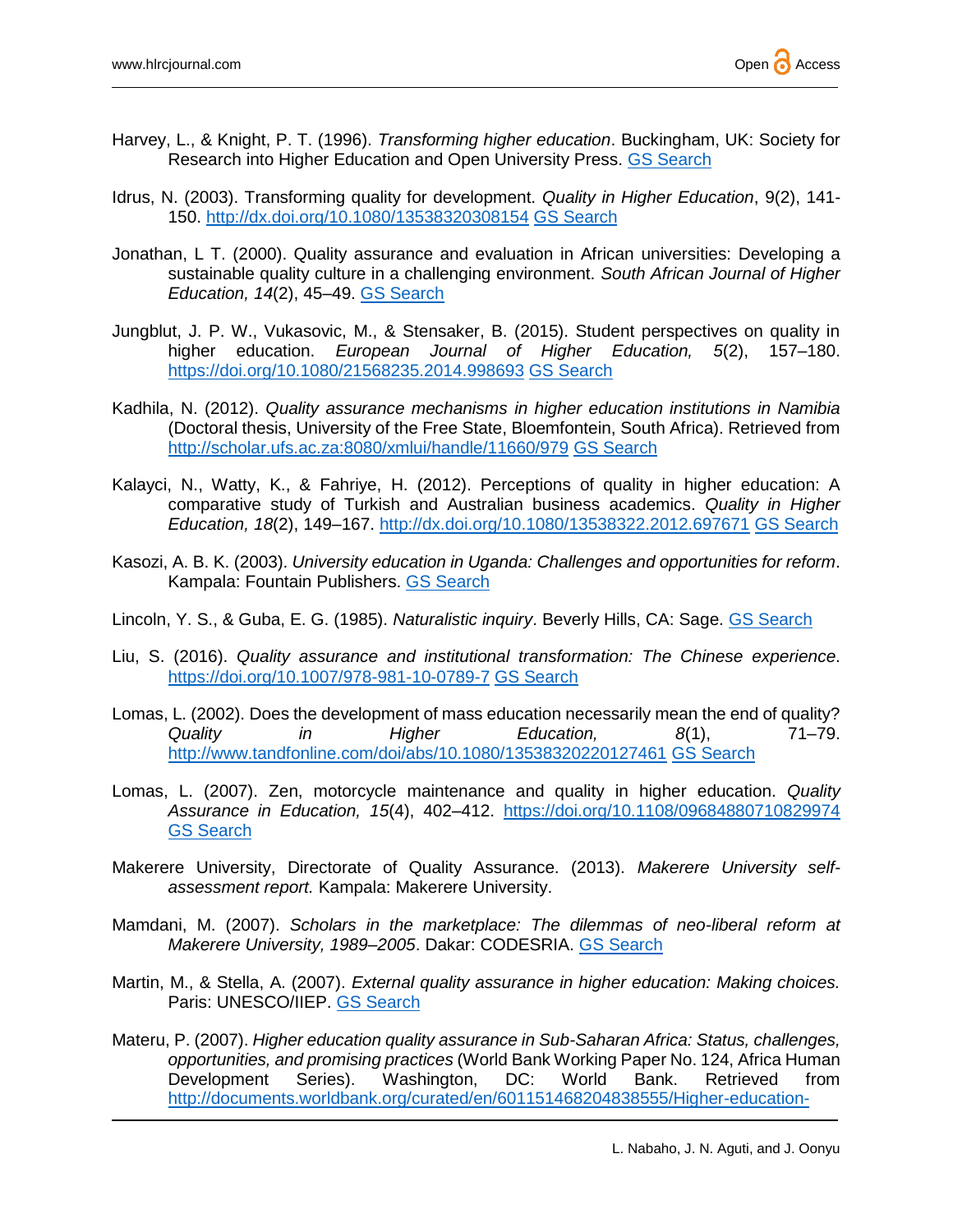[quality-assurance-in-Sub-Saharan-Africa-status-challenges-opportunities-and-promising](http://documents.worldbank.org/curated/en/601151468204838555/Higher-education-quality-assurance-in-Sub-Saharan-Africa-status-challenges-opportunities-and-promising-practices)[practices](http://documents.worldbank.org/curated/en/601151468204838555/Higher-education-quality-assurance-in-Sub-Saharan-Africa-status-challenges-opportunities-and-promising-practices) [GS Search](http://scholar.google.com/scholar?q=%22Higher+education+quality+assurance+in+Sub-Saharan+Africa:+Status,+challenges,+opportunities,+and+promising+practices%22&hl=en&lr=&btnG=Search)

- Materu, P., Obanya, P.; & Righetti, P., (2011). The rise, fall, and reemergence of the University of Ibadan, Nigeria. In Altbach, P. G. & Salmi, J. (Eds.), *The road to academic excellence: The making of world class universities* (pp.195–227). [https://doi.org/10.1596/9780821388051\\_CH07](https://doi.org/10.1596/9780821388051_CH07) [GS Search](http://scholar.google.com/scholar?q=%22The+rise,+fall,+and+reemergence+of+the+University+of+Ibadan,+Nigeria%22&hl=en&lr=&btnG=Search)
- Materu, P., & Righetti, P. (2010). Quality assurance in Sub-Saharan Africa. *Research in Comparative and International Education*, *5*(1), 3–17. <https://doi.org/10.2304/rcie.2010.5.1.3> [GS Search](http://scholar.google.com/scholar?q=%22Quality+assurance+in+Sub-Saharan+Africa%22&hl=en&lr=&btnG=Search)
- Merriam, S. B. (2002). *Qualitative research in practice: Examples for discussion and analysis*. San Francisco, CA: Jossey-Bass. [GS Search](http://scholar.google.com/scholar?q=%22Qualitative+research+in+practice:+Examples+for+discussion+and+analysis%22&hl=en&lr=&btnG=Search)
- Mhlanga, E. (2008). *Quality assurance in higher education in Southern Africa: The case of the universities of the Witwatersrand, Zimbabwe and Botswana* (Doctoral thesis, University of the Witwatersrand, Johannesburg, South Africa). Retrieved from <http://wiredspace.wits.ac.za/handle/10539/7599> [GS Search](http://scholar.google.com/scholar?q=%22Quality+assurance+in+higher+education+in+Southern+Africa:+The+case+of+the+universities+of+the+Witwatersrand,+Zimbabwe+and+Botswana%22&hl=en&lr=&btnG=Search)
- Nabaho, L. (2017). Developing generic competences in life sciences: The untold story of the Makerere University College of Health Sciences in Uganda. *Tuning Journal for Higher Education*, *4*(2), 389–406. [https://doi.org/10.18543/tjhe-4\(2\)-2017pp389-406](https://doi.org/10.18543/tjhe-4(2)-2017pp389-406) [GS Search](http://scholar.google.com/scholar?q=%22Developing+generic+competences+in+life+sciences:+The+untold+story+of+the+Makerere+University+College+of+Health+Sciences+in+Uganda%22&hl=en&lr=&btnG=Search)
- Nabaho, L., Aguti, J., & Oonyu, J. (2016). Assuring the quality of teaching at Makerere University in Uganda: Practices and experiences of academics and students. *Alternation, 23*(1), 40– 61. [GS Search](http://scholar.google.com/scholar?q=%22Assuring+the+quality+of+teaching+at+Makerere+University+in+Uganda:+Practices+and+experiences+of+academics+and+students%22&hl=en&lr=&btnG=Search)
- Nega, M. (2012). *Quality and quality assurance in Ethiopian higher education: Critical issues and practical implications*. Twente: Twente University. [GS Search](http://scholar.google.com/scholar?q=%22Quality+and+quality+assurance+in+Ethiopian+higher+education:+Critical+issues+and+practical+implications%22&hl=en&lr=&btnG=Search)
- Newton, J. (2002). Barriers to effective quality management and leadership: Case study of two academic departments. *Higher Education, 44*(2), 185–212. <https://doi.org/10.1023/A:1016385207071> [GS Search](http://scholar.google.com/scholar?q=%22Barriers+to+effective+quality+management+and+leadership:+Case+study+of+two+academic+departments%22&hl=en&lr=&btnG=Search)
- Pfeffer, N. & Coote, A. (1991). *Is quality good for you? A critical review of quality assurance in welfare services*. London: Institute of Public Policy Research. [GS Search](http://scholar.google.com/scholar?q=%22Is+quality+good+for+you?+A+critical+review+of+quality+assurance+in+welfare+services%22&hl=en&lr=&btnG=Search)
- Sarrico, C. S., Rosa, M. J., Teixeira, P. N., & Cardoso, M. F. (2010). Assessing quality and evaluating performance in higher education: Words apart or complementary views? *Minerva, 48*(1), 35–54.<https://doi.org/10.1007/s11024-010-9142-2> [GS Search](http://scholar.google.com/scholar?q=%22Assessing+quality+and+evaluating+performance+in+higher+education:+Words+apart+or+complementary+views?%22&hl=en&lr=&btnG=Search)
- Schindler L., Welzant, H., Puls-Elvidge, S., & Crawford, L. (2015). Definitions of quality in higher education: A synthesis of the literature. *Higher Learning Research Communications, 5*(3), 3–13.<https://doi.org/10.18870/hlrc.v5i3.244> [GS Search](http://scholar.google.com/scholar?q=%22Definitions+of+quality+in+higher+education:+A+synthesis+of+the+literature%22&hl=en&lr=&btnG=Search)
- Shabani, J., Okebukola, P., & Oyewole, O. (2014). Quality assurance in Africa: Towards a continental higher education and research space. *International Journal of African Higher Education, 1*(1), 139–171.<https://doi.org/10.6017/ijahe.v1i1.5646> [GS Search](http://scholar.google.com/scholar?q=%22Quality+assurance+in+Africa:+Towards+a+continental+higher+education+and+research+space%22&hl=en&lr=&btnG=Search)
- Task Force on Higher Education and Society. (2000). *Higher education in developing countries: Peril and promise*.<https://doi.org/10.1596/0-8213-4630-X> [GS Search](http://scholar.google.com/scholar?q=%22Higher+education+in+developing+countries:+Peril+and+promise%22&hl=en&lr=&btnG=Search)

Making Sense of an Elusive Concept …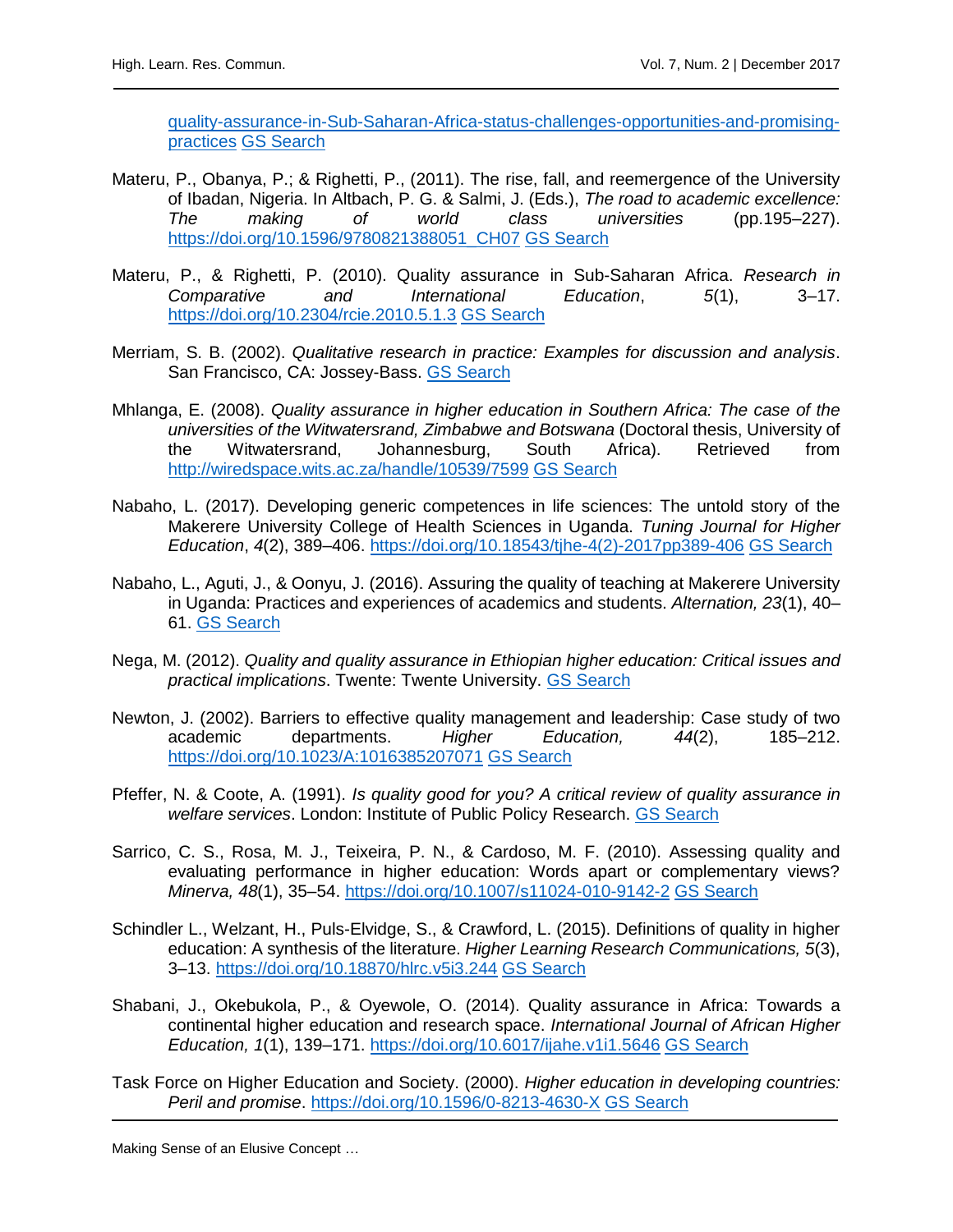- Utuka, G. (2012). *Quality assurance in higher education: Comparative analysis of provisions and practices in Ghana and New Zealand* (Doctoral thesis, Victoria University of Wellington, New Zealand). Retrieved from <http://researcharchive.vuw.ac.nz/handle/10063/2024> GS [Search](http://scholar.google.com/scholar?q=%22Quality+assurance+in+higher+education:+Comparative+analysis+of+provisions+and+practices+in+Ghana+and+New+Zealand%22&hl=en&lr=&btnG=Search)
- van der Bank, C. M., & Popoola, B. A. (2014). Quality assurance: A case study at a university of technology. *Mediterranean Journal of Social Sciences, 5*(23), 2129–2136. <https://doi.org/10.5901/mjss.2014.v5n23p2129> [GS Search](http://scholar.google.com/scholar?q=%22Quality+assurance:+A+case+study+at+a+university+of+technology%22&hl=en&lr=&btnG=Search)
- Vann, M. (2012). *Stakeholders' perception of quality in Cambodian higher education* (Doctoral thesis, **RMIT** University). Retrieved from <https://researchbank.rmit.edu.au/view/rmit:160093> [GS Search](https://researchbank.rmit.edu.au/view/rmit:160093)
- Villanueva, N. N. (2012). *Assuring quality in Belizean higher education: A collective case study of institutional perspectives and practices* (Doctoral dissertation). Retrieved from <http://digitalcommons.unl.edu/cehsedaddiss/83/> [GS Search](http://scholar.google.com/scholar?q=%22Assuring+quality+in+Belizean+higher+education:+A+collective+case+study+of+institutional+perspectives+and+practices%22&hl=en&lr=&btnG=Search)
- Vlăsceanu, L., Grüenberg, L., and Pârlea, D. (2007). *Quality assurance and accreditation: A glossary of basic terms and definitions.* Bucharest: UNESCO-CEPES. [GS Search](http://scholar.google.com/scholar?q=%22Quality+assurance+and+accreditation:+A+glossary+of+basic+terms+and+definitions%22&hl=en&lr=&btnG=Search)
- Vroeijenstijn, A. I. (2006). *A journey to uplift quality assurance in the ASEAN universities.* Bangkok. [GS Search](http://scholar.google.com/scholar?q=%22A+journey+to+uplift+quality+assurance+in+the+ASEAN+universities%22&hl=en&lr=&btnG=Search)
- Watty, K. (2003). When will academics learn about quality? *Quality in Higher Education, 9*(3), 213–221.<https://doi.org/10.1080/1353832032000151085> [GS Search](http://scholar.google.com/scholar?q=%22When+will+academics+learn+about+quality?%22&hl=en&lr=&btnG=Search)
- Watty, K. (2005). Quality in accounting education: What say the academics? *Quality Assurance in Education, 13*(2), 120–131.<https://doi.org/10.1108/09684880510594373> [GS Search](http://scholar.google.com/scholar?q=%22Quality+in+accounting+education:+What+say+the+academics?%22&hl=en&lr=&btnG=Search)
- Watty, K. (2006a). Want to know about quality in higher education? Ask an academic. *Quality in Higher Education, 12*(3), 291–301. <https://doi.org/10.1080/13538320601051101> GS [Search](http://scholar.google.com/scholar?q=%22Want+to+know+about+quality+in+higher+education?+Ask+an+academic%22&hl=en&lr=&btnG=Search)
- Watty, K. (2006b). Addressing the basics: Academics' view of the purpose of higher education. *Australian Educational Research, 33*(1), 23–29. <https://doi.org/10.1007/BF03246279> GS [Search](http://scholar.google.com/scholar?q=%22Addressing+the+basics:+Academics’+view+of+the+purpose+of+higher+education%22&hl=en&lr=&btnG=Search)
- Westerheijden, D. F., Stensaker, B., & Rosa, M. J. (2007). Introduction*.* In D. Westerheijden, B. Stensaker, & M. J. Rosa (Eds.), *Quality assurance in higher education: Trends in regulation, translation and transformation* (pp. 1–11). [https://doi.org/10.1007/978-1-4020-](https://doi.org/10.1007/978-1-4020-6012-0) [6012-0](https://doi.org/10.1007/978-1-4020-6012-0) [GS Search](http://scholar.google.com/scholar?q=%22Quality+assurance+in+higher+education:+Trends+in+regulation,+translation+and+transformation%22&hl=en&lr=&btnG=Search)
- Williams, J.(2013). Editorial. *Quality in Higher Education*, *19*(1), 72. <http://dx.doi.org/10.1080/13538322.2013.777519>
- Wickramasinghe, V. & Perera, L. (2010). Graduates', university lecturers' and employers' perceptions towards employability skills. *Education + Training, 52*(3), 226–244. <https://doi.org/10.1108/00400911011037355> [GS Search](http://scholar.google.com/scholar?q=%22Graduates’,+university+lecturers’+and+employers’+perceptions+towards+employability+skills%22&hl=en&lr=&btnG=Search)